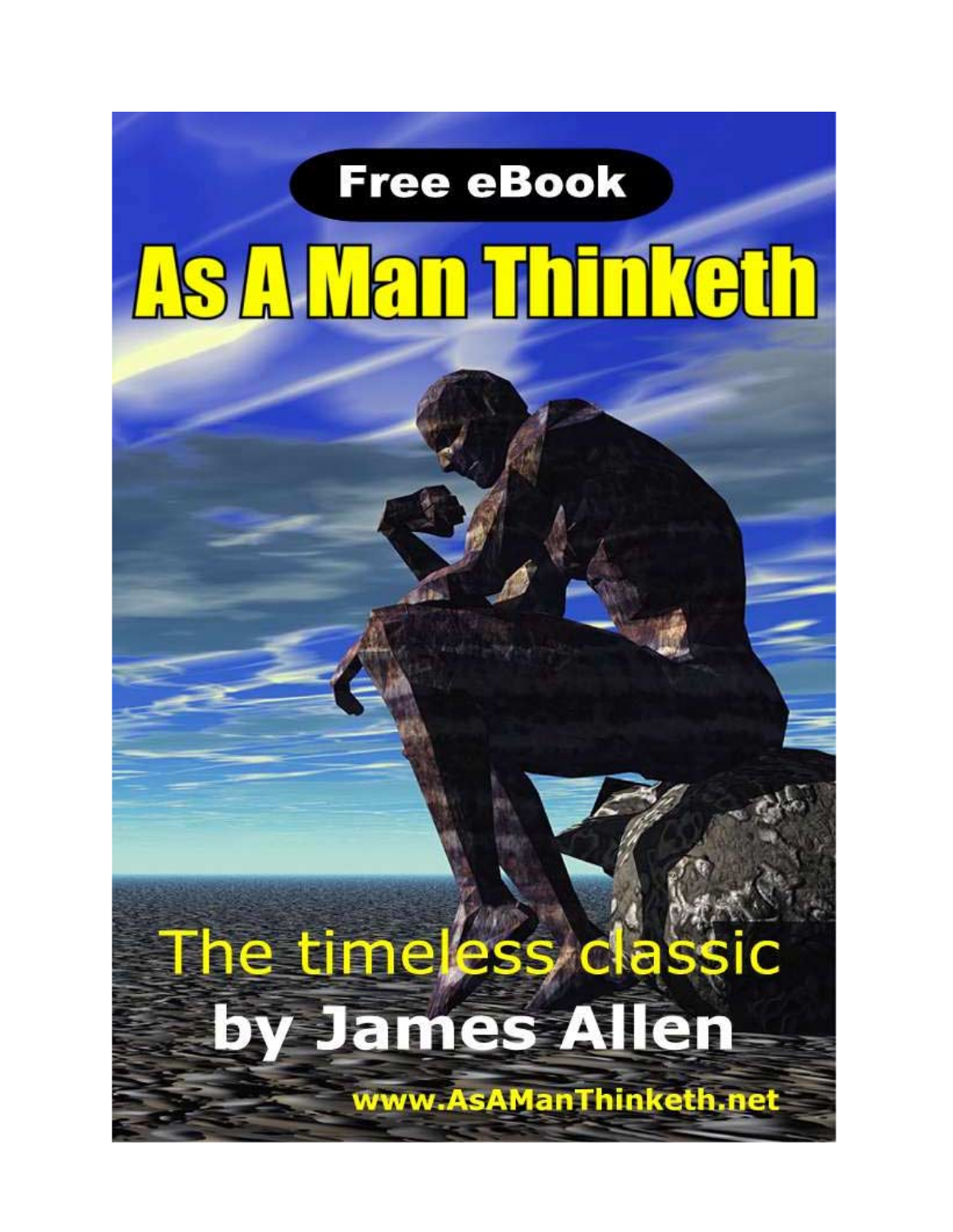While this eBook is optimized for viewing on screen, it may be printed out and assembled in booklet form. Because it is optimized for screen viewing it has larger than normal type when printed.

This free eBook is distributed at [http://www.AsAManThinketh.net.](http://www.asamanthinketh.net/) Permission to duplicate and distribute copies is granted so long as it is distributed in whole, without addition, subtraction or modification, and so long as it is distributed without charge.

Copyright © 2001 [AsAManThinketh.net](http://www.asamanthinketh.net/) All rights reserved worldwide.

As A Man Thinketh.net PO Box 2087 St. Augustine, FL 32085 USA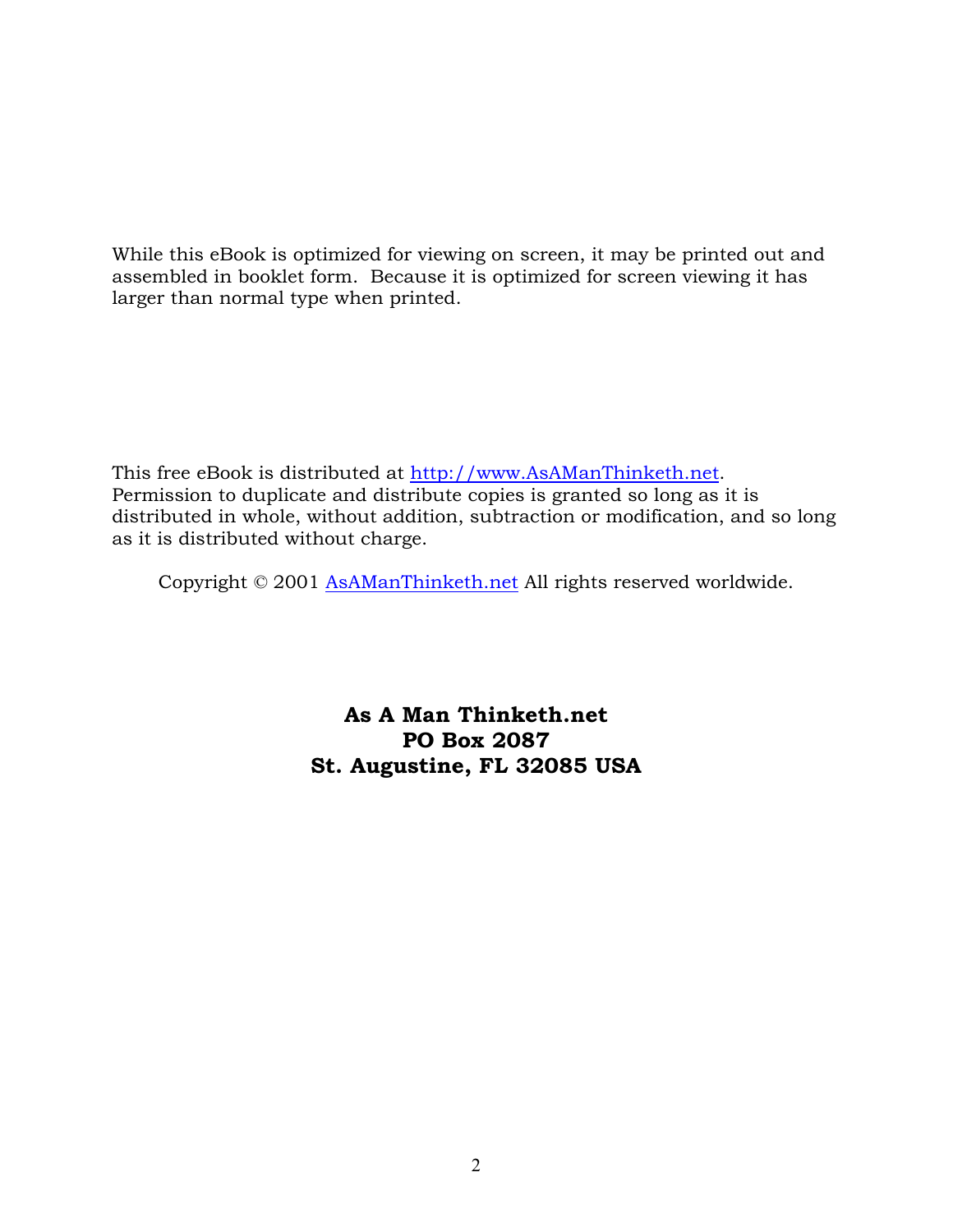# Who was James Allen?

Although his book, *As A Man Thinketh*, has inspired millions around the world and is partly responsible for launching an entire self-improvement industry, very little is known about its author,



James Allen. He was born in Leicester, England in 1864 and worked as a personal secretary for an executive of a large English corporation until 1902. At the age of 38 he "retired" to writing and moved with his wife to a small cottage at Ilfracombe, England. He penned more than 20 works before suddenly passing away at the age of 48.

*As A Man Thinketh* has influenced many contemporary writers including Norman Vincent Peale, Earl Nightingale, Denis Waitley and Tony Robbins, among others.

His "little volume", as he called it, has been translated into five major languages, inspiring millions of readers to recognize that man's visions can become reality, simply through the power of thought.

[Click here to see more works by James Allen](http://www.asamanthinketh.net/AllenBooks.htm)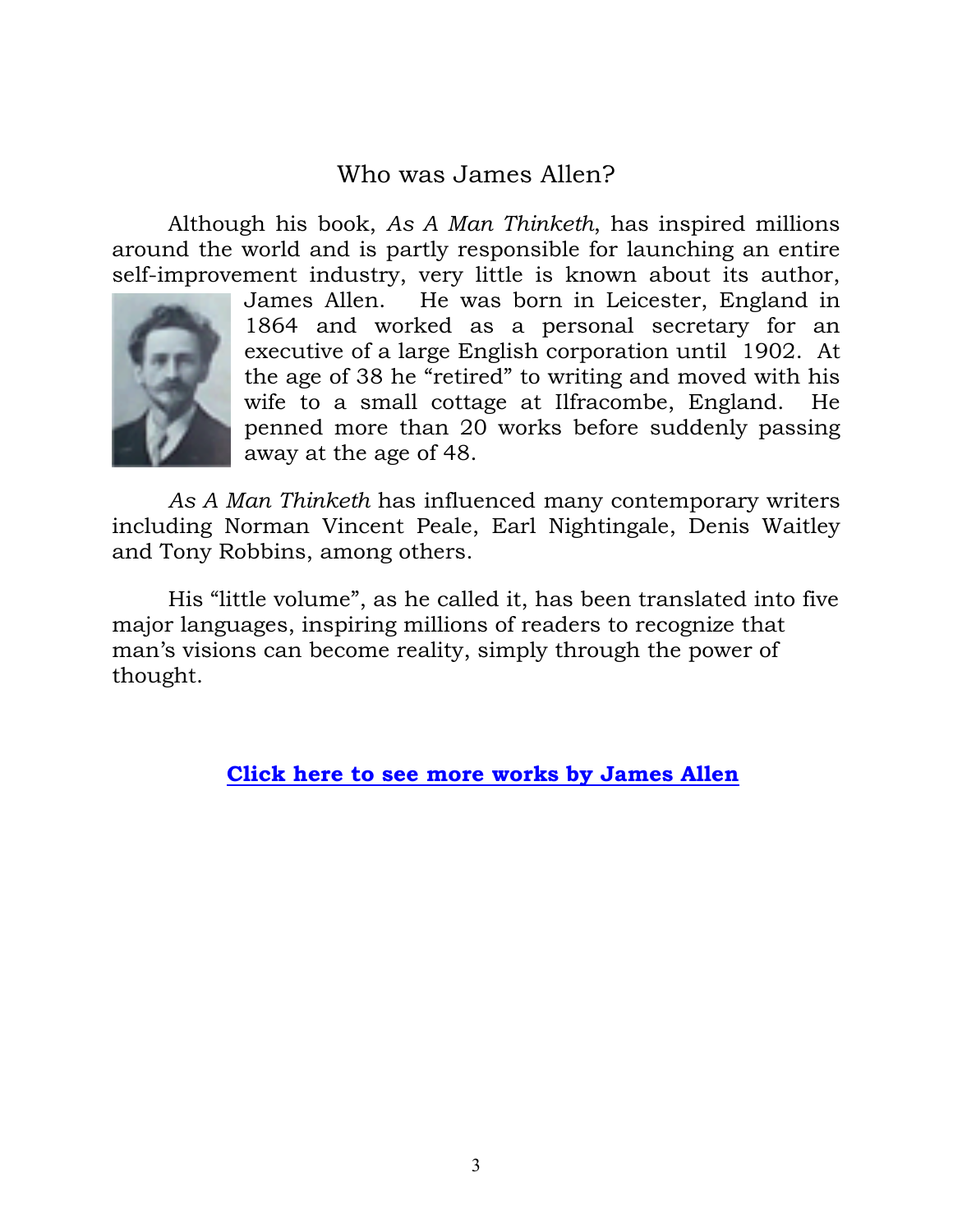#### Forward

 This little volume (the result of meditation and experience) is not intended as an exhaustive treatise on the much-written-upon subject of the power of thought. It is suggestive rather than explanatory, its object being to stimulate men and women to the discovery and perception of the truth that "They themselves are makers of themselves" by virtue of the thoughts which they choose and encourage; that mind is the master weaver, both of the inner garment of character and the outer garment of circumstance, and that, as they may have hitherto woven in ignorance and pain they may now weave in enlightenment and happiness.

> *James Allen Ilfracombe, England*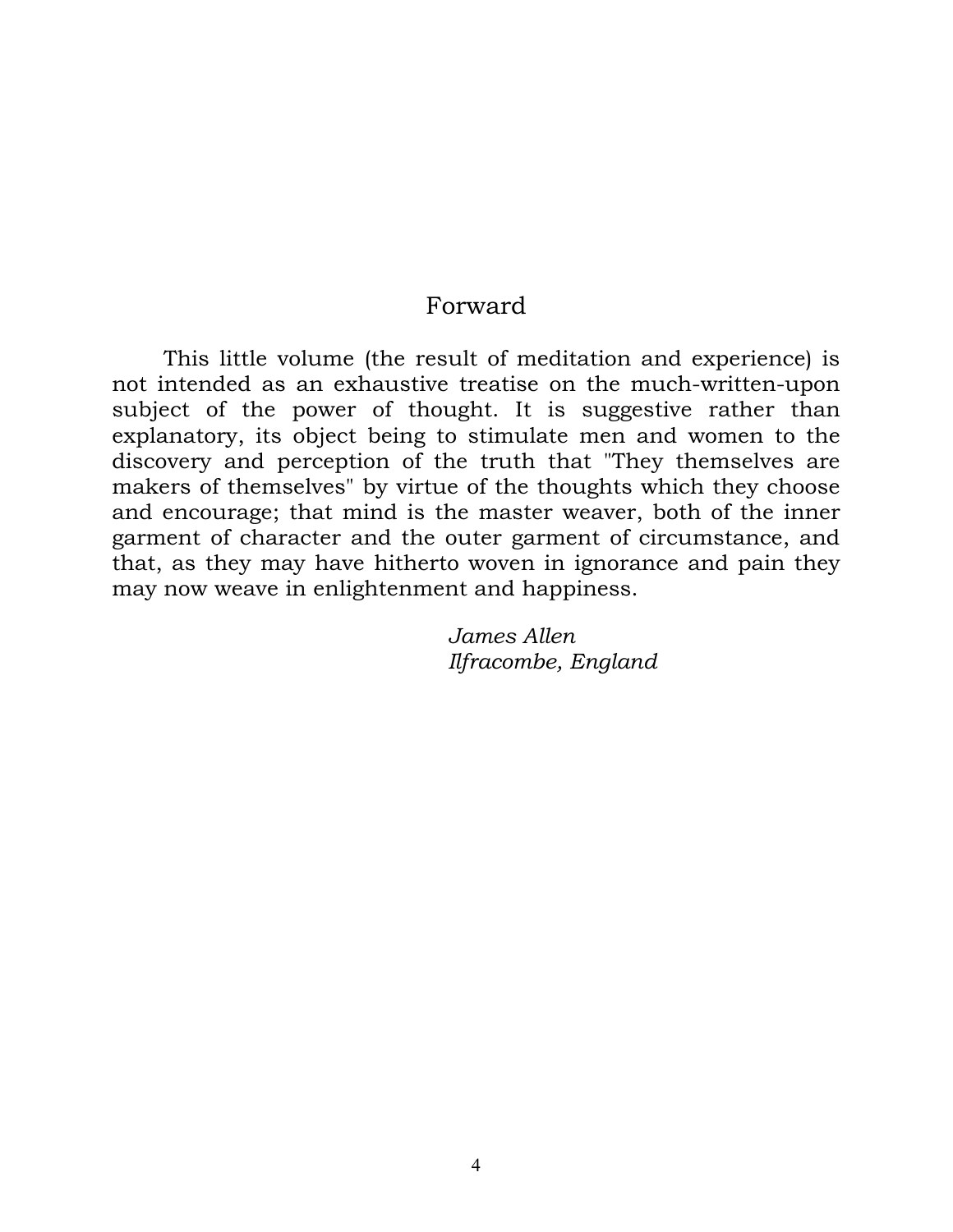I

## Thought And Character

"As a man thinketh in his heart, so is he," not only embraces the whole of a man's being, but is so comprehensive as to reach out to every condition and circumstance of his life. A man is literally what he thinks, his character being the complete sum of all his thoughts.

 As the plant springs from, and could not be without, the seed, so every act of man springs from the hidden seeds of thought, and could not have appeared without them. This applies equally to those acts called "spontaneous" and "unpremeditated" as to those which are deliberately executed.

 Act is the blossom of thought, and joy and suffering are its fruit; thus does a man garner in the sweet and bitter fruitage of his own husbandry.

Thought in the mind hath made us. What we are by thought was wrought and built. If a man's mind hath evil thought, pain comes on him as comes the wheel the ox behind. If one endure in purity of thought, Joy follows him as his own shadow - sure.

 Man is a growth by law, and not a creation by artifice, and cause and effect are as absolute and undeviating in the hidden realm of thought as in the world of visible and material things. A noble and God-like character is not a thing of favor or chance, but is the natural result of continued effort in right thinking, the effect of long-cherished association with God-like thoughts. An ignoble and bestial character, by the same process, is the result of the continued harboring of groveling thoughts.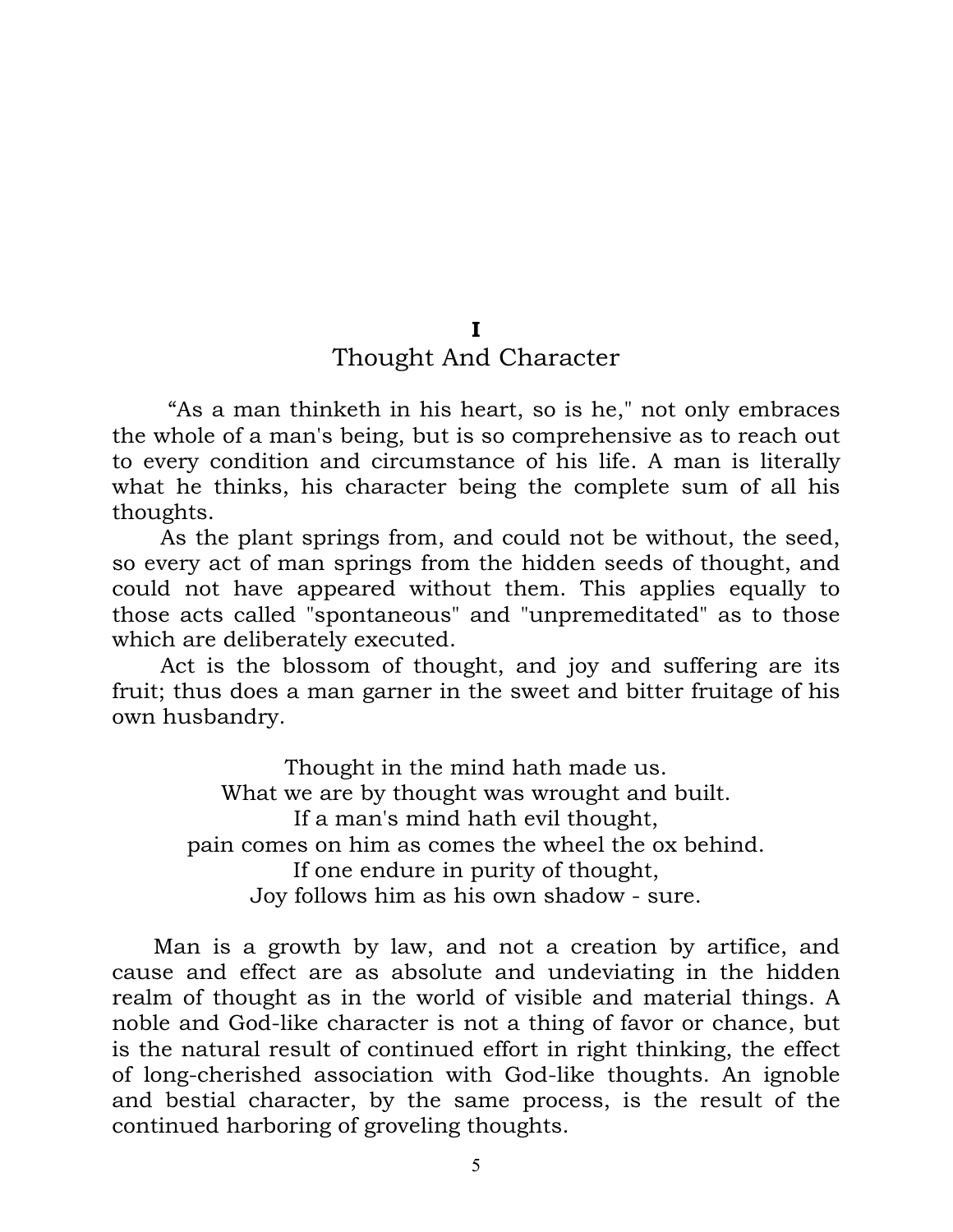Man is made or unmade by himself. In the armory of thought he forges the weapons by which he destroys himself. He also fashions the tools with which he builds for himself heavenly mansions of joy and strength and peace. By the right choice and true application of thought, man ascends to the divine perfection. By the abuse and wrong application of thought he descends below the level of the beast. Between these two extremes are all the grades of character, and man is their maker and master.

 Of all the beautiful truths pertaining to the soul which have been restored and brought to light in this age, none is more gladdening or fruitful of divine promise and confidence than this- that man is the master of thought, the molder of character, and the maker and shaper of condition, environment, and destiny.

 As a being of power, intelligence, and love, and the lord of his own thoughts, man holds the key to every situation, and contains within himself that transforming and regenerative agency by which he may make himself what he wills.

 Man is always the master, even in his weakest and most abandoned state. But in his weakness and degradation he is foolish master who misgoverns his "household." When he begins to reflect upon his condition and search diligently for the law upon which his being is established, he then becomes the wise master, directing his energies with intelligence and fashioning his thoughts to fruitful issues. Such is the conscious master, and man can only thus become by discovering within himself the laws of thought. This discovery is totally a matter of application, self-analysis and experience.

 Only by much searching and mining are gold and diamonds obtained, and man can find every truth connected with his being, if he will dig deep into the mine of his soul. That he is the maker of his character, the molder of his life, and the builder of his destiny, he may unerringly prove, if he will watch, control, and alter his thoughts, tracing their effects upon himself, upon others and upon his life and circumstances, linking cause and effect by patient practice and investigation. And utilizing his every experience, even the most trivial, everyday occurrence, as a means of obtaining that knowledge of himself which is understanding, wisdom, power. In this direction, as in no other, is the law absolute that "He that seeketh findeth; and to him that knocketh it shall be opened." For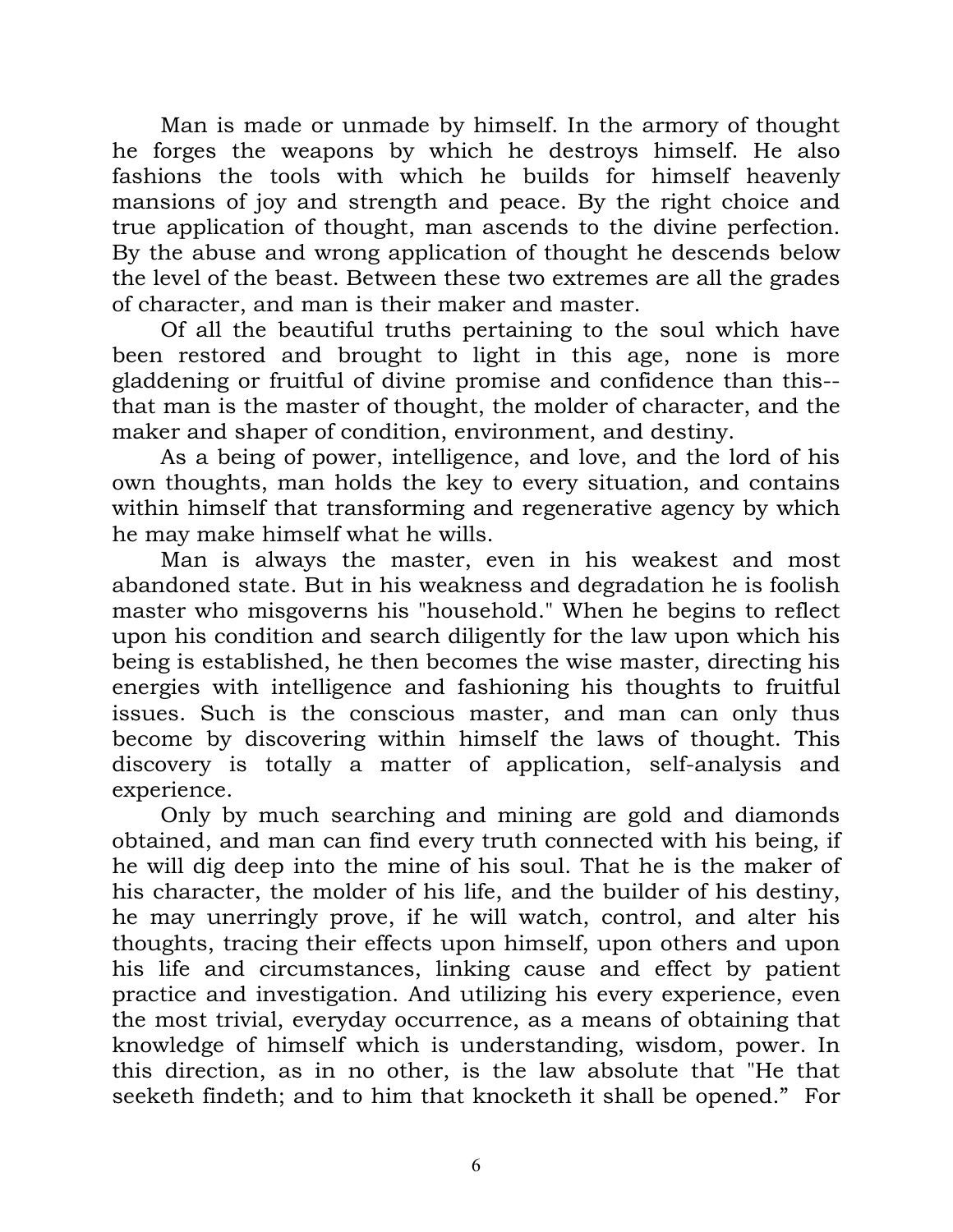only by patience, practice, and ceaseless importunity can a man enter the door of the temple of knowledge.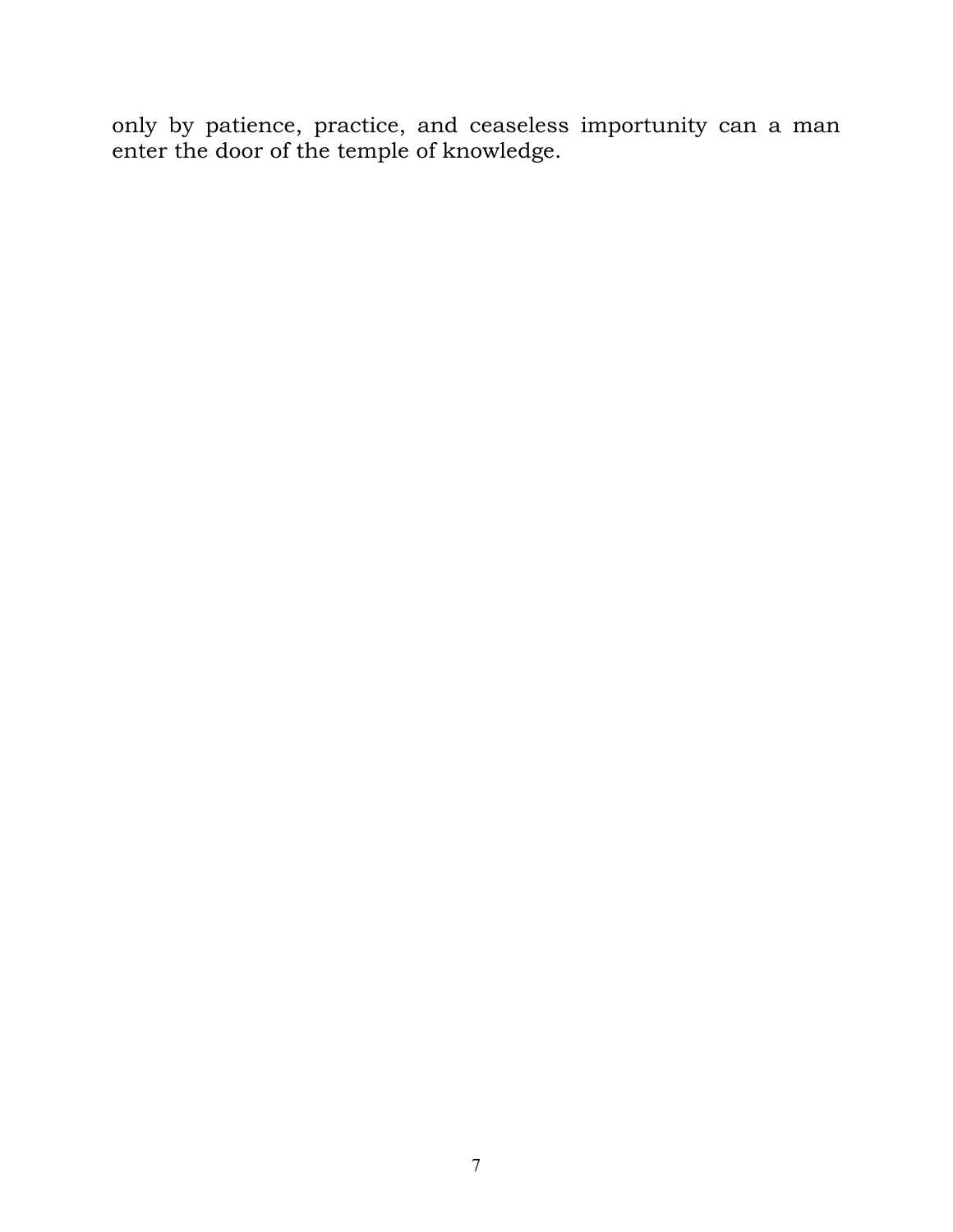II

### Effect Of Thought On Circumstances

A man's mind may be likened to a garden, which may be intelligently cultivated or allowed to run wild; but whether cultivated or neglected, it must, and will bring forth. If no useful seeds are put into it, then an abundance of useless weed-seeds will fall therein, and will continue to produce their kind.

 Just as a gardener cultivates his plot, keeping it free from weeds, and growing the flowers and fruits which he requires so may a man tend the garden of his mind, weeding out all the wrong, useless and impure thoughts, and cultivating toward perfection the flowers and fruits of right, useful and pure thoughts. By pursuing this process, a man sooner or later discovers that he is the mastergardener of his soul, the director of his life. He also reveals, within himself, the flaws of thought, and understands, with everincreasing accuracy, how the thought-forces and mind elements operate in the shaping of character, circumstances, and destiny.

 Thought and character are one, and as character can only manifest and discover itself through environment and circumstance, the outer conditions of a person's life will always be found to be harmoniously related to his inner state. This does not mean that a man's circumstances at any given time are an indication of his entire character, but that those circumstances are so intimately connected with some vital thought-element within himself that, for the time being, they are indispensable to his development.

 Every man is where he is by the law of his being; the thoughts which he has built into his character have brought him there, and in the arrangement of his life there is no element of chance, but all is the result of a law which cannot err. This is just as true of those who feel "out of harmony" with their surroundings as of those who are contented with them.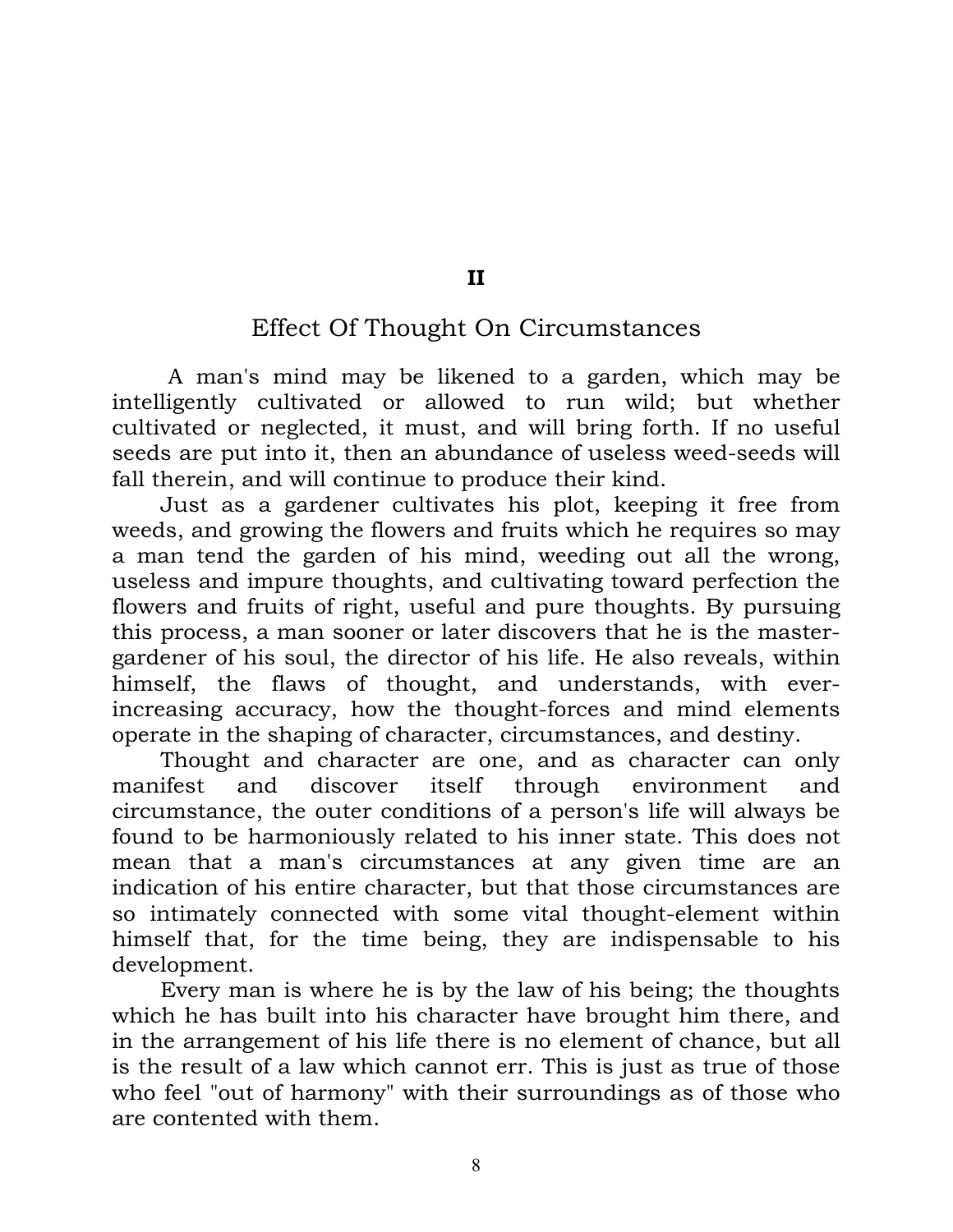As a progressive and evolving being, man is where he is that he may learn that he may grow; and as he learns the spiritual lesson which any circumstance contains for him, it passes away and gives place to other circumstances.

 Man is buffeted by circumstances so long as he believes himself to be the creature of outside conditions, but when he realizes that he is a creative power, and that he may command the hidden soil and seeds of his being out of which circumstances grow; he then becomes the rightful master of himself.

 That circumstances grow out of thought every man knows who has for any length of time practiced self-control and selfpurification, for he will have noticed that the alteration in his circumstances has been in exact ratio with his altered mental condition. So true is this that when a man earnestly applies himself to remedy the defects in his character, and makes swift and marked progress, he passes rapidly through a succession of vicissitudes.

 The soul attracts that which it secretly harbors, that which it loves, and also that which it fears. It reaches the height of its cherished aspirations; it falls to the level of its unchastened desires, and circumstances are the means by which the soul receives it own.

 Every thought-seed sown or allowed to fall into the mind, and to take root there, produces its own, blossoming sooner or later into act, and bearing its own fruitage of opportunity and circumstance. Good thoughts bear good fruit, bad thoughts bad fruit.

 The outer world of circumstances shapes itself to the inner world of thought, and both pleasant and unpleasant external conditions are factors which make for the ultimate good of the individual. As the reaper of his own harvest, man learns both of suffering and bliss.

 Following the inmost desires, aspirations, thoughts, by which he allows himself to be dominated (pursuing the will-o'-the wisps of impure imaginings or steadfastly walking the highway of strong and high endeavor), a man at last arrives at their fruition and fulfillment in the outer conditions of his life.

The laws of growth and adjustment everywhere obtain. A man does not come to the alms-house or the jail by the tyranny of fate or circumstance, but by the pathway of groveling thoughts and base desires. Nor does a pure-minded man fall suddenly into crime by stress of any mere external force. The criminal thought had long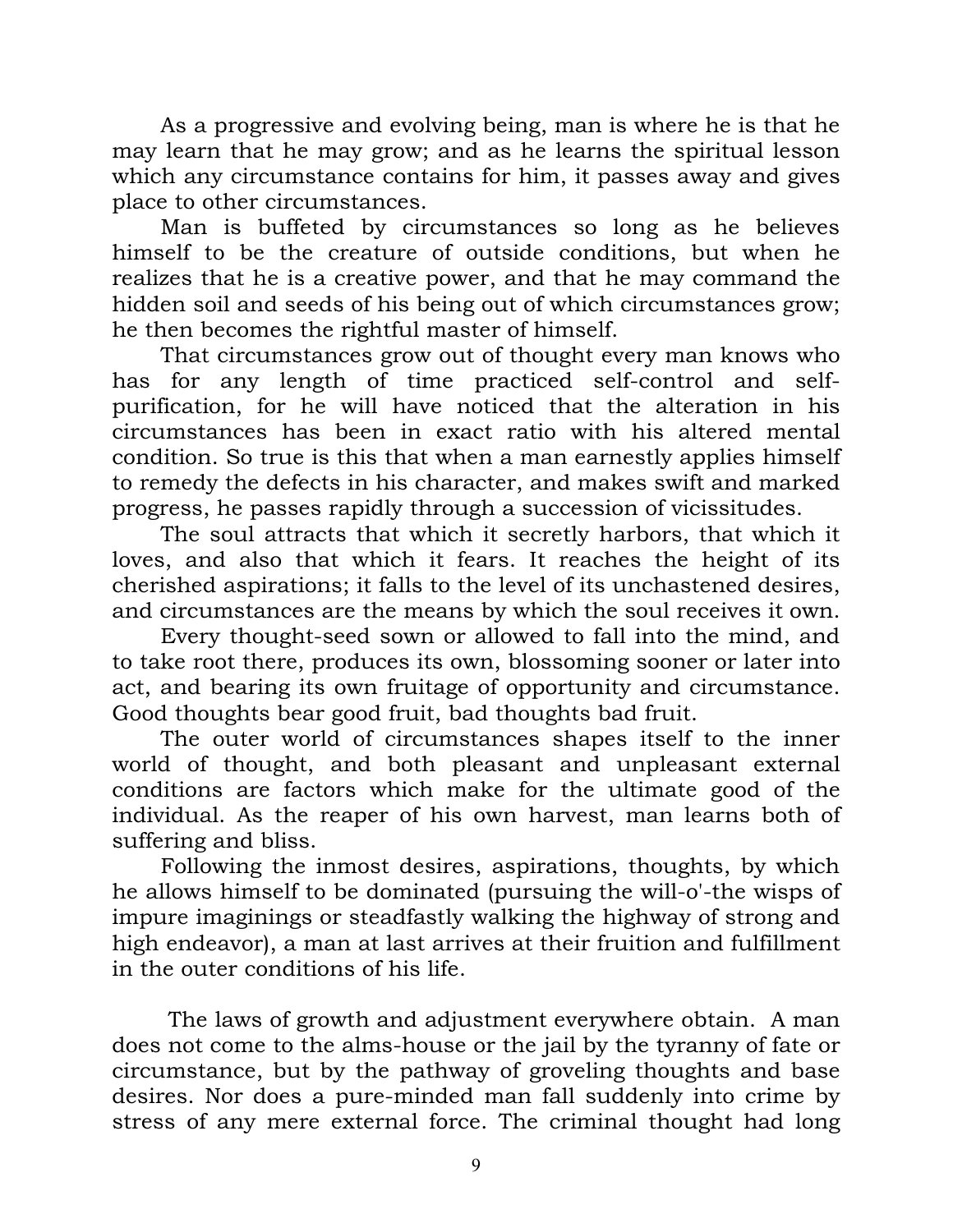been secretly fostered in the heart, and the hour of opportunity revealed its gathered power. Circumstance does not make the man; it reveals him to himself. No such conditions can exist as descending into vice and its attendant sufferings apart from vicious inclinations, or ascending into virtue and its pure happiness without the continued cultivation of virtuous aspirations; and man, therefore, as the lord and master of thought, is the maker of himself and the shaper of and author of environment. Even at birth the soul comes of its own and through every step of its earthly pilgrimage it attracts those combinations of conditions which reveal itself, which are the reflections of its own purity and impurity, its strength and weakness.

 Men do not attract that which they want, but that which they are. Their whims, fancies, and ambitions are thwarted at every step, but their inmost thoughts and desires are fed with their own food, be it foul or clean. Man is manacled only by himself; thought and action are the jailors of Fate--they imprison, being base; they are also the angels of Freedom--they liberate, being noble.

Not what he wished and prays for does a man get, but what he justly earns. His wishes and prayers are only gratified and answered when they harmonize with his thoughts and actions.

 In the light of this truth what, then, is the meaning of "fighting against circumstances?" It means that a man is continually revolting against an effect without, while all the time he is nourishing and preserving its cause in his heart.

 That cause may take the form of a conscious vice or an unconscious weakness; but whatever it is, it stubbornly retards the efforts of it possessor, and thus calls aloud for remedy.

 Men are anxious to improve their circumstances, but are unwilling to improve themselves; they therefore remain bound. The man who does not shrink from self-crucifixion can never fail to accomplish the object upon which his heart is set. This is as true of earthly as of heavenly things. Even the man whose sole object is to acquire wealth must be prepared to make great personal sacrifices before he can accomplish his object; and how much more so he who would realize a strong and well-poised life?

 Here is a man who is wretchedly poor. He is extremely anxious that his surroundings and home comforts should improve, yet all the time he shirks his work, and considers he is justified in trying to deceive his employer on the ground of the insufficiency of his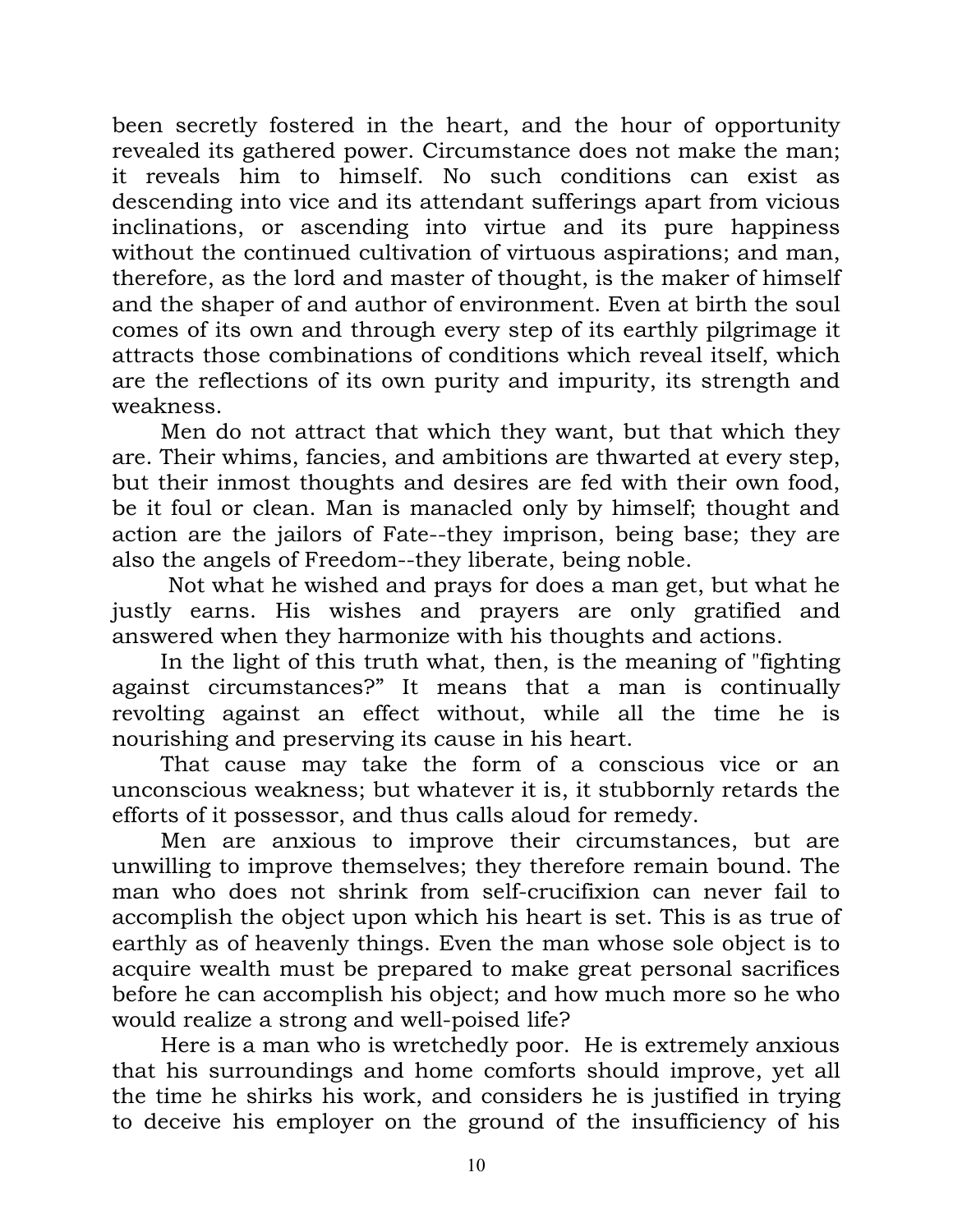wages. Such a man does not understand the simplest rudiments of those principles which are the basis of true prosperity, and is not only totally unfitted to rise out of his wretchedness, but is actually attracting to himself a still deeper wretchedness by dwelling in, and acting out, indolent, deceptive, and unmanly thoughts.

 Here is a rich man who is the victim of a painful and persistent disease as the result of gluttony. He is willing to give large sums of money to get rid of it, but he will not sacrifice his gluttonous desires. He wants to gratify his taste for rich and unnatural foods and have his health as well. Such a man is totally unfit to have health, because he has not yet learned the first principles of a healthy life.

 Here is an employer of labor who adopts crooked measures to avoid paying the regulation wage, and, in the hope of making larger profits, reduces the wages of his workpeople. Such a man is altogether unfitted for prosperity. And when he finds himself bankrupt, both as regards reputation and riches, he blames circumstances, not knowing that he is the sole author of his condition.

 I have introduced these three cases merely as illustrative of the truth that man is the causer (though nearly always unconsciously) of his circumstances, and that, whilst aiming at the good end, he is continually frustrating its accomplishment by encouraging thoughts and desires which cannot possibly harmonize with that end. Such cases could be multiplied and varied almost indefinitely, but this is not necessary. The reader can, if he so resolves, trace the action of the laws of thought in his own mind and life, and until this is done, mere external facts cannot serve as a ground of reasoning.

 Circumstances, however, are so complicated, thought is so deeply rooted, and the conditions of happiness vary so vastly with individuals, that a man's entire soul condition (although it may be known to himself) cannot be judged by another from the external aspect of his life alone.

 A man may be honest in certain directions, yet suffer privations. A man may be dishonest in certain directions, yet acquire wealth. But the conclusion usually formed that the one man fails because of his particular honesty, and that the other prospers because of his particular dishonesty, is the result of a superficial judgment, which assumes that the dishonest man is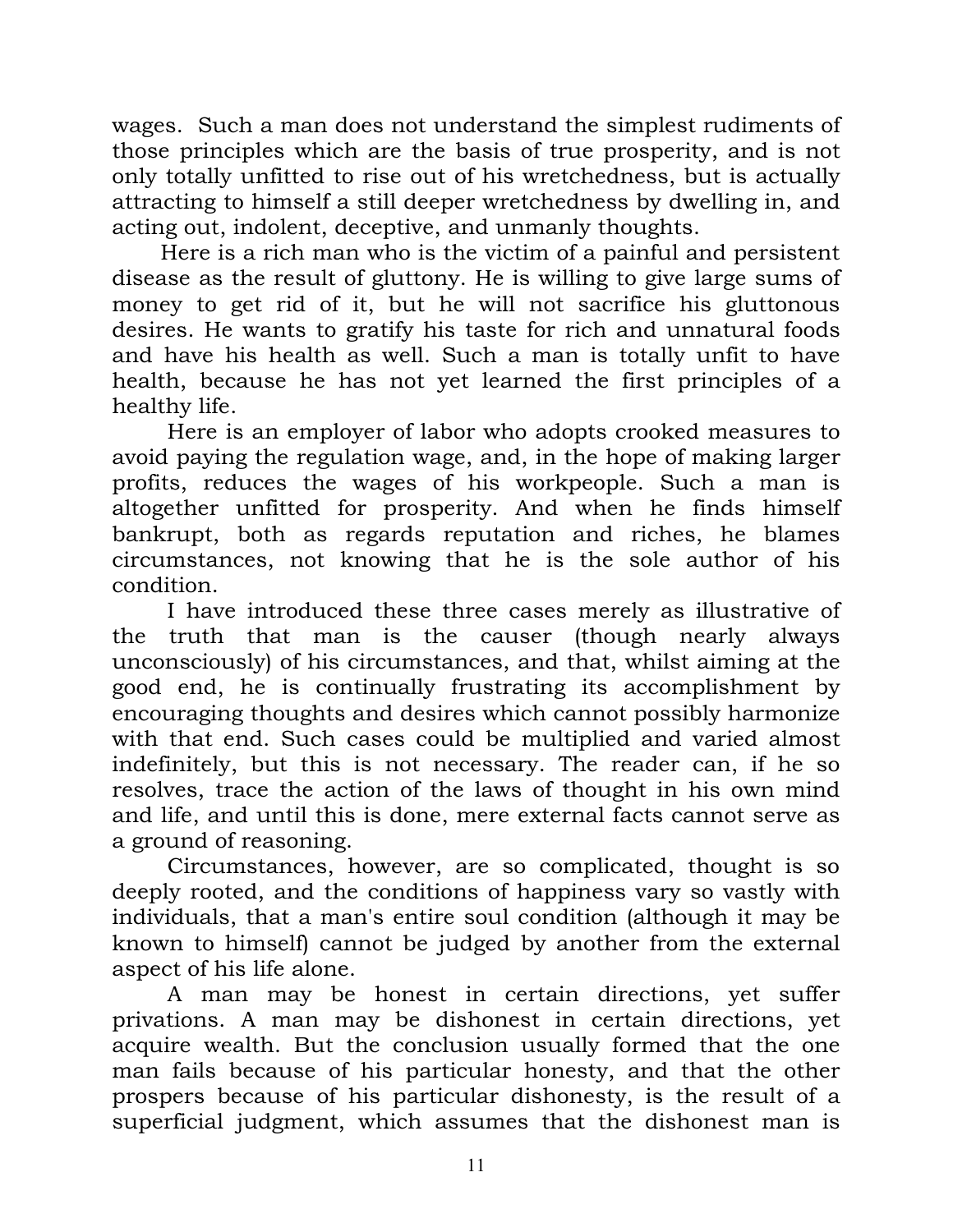almost totally corrupt, and honest man almost entirely virtuous. In the light of a deeper knowledge and wider experience, such judgment is found to be erroneous. The dishonest man may have some admirable virtues which the other does not possess; and the honest man obnoxious vices which are absent in the other. The honest man reaps the good results of his honest thoughts and acts; he also brings upon himself the sufferings which his vices produce. The dishonest man likewise garners his own suffering and happiness.

 It is pleasing to human vanity to believe that one suffers because of one's virtue; but not until a man has extirpated every sickly, bitter, and impure thought from his soul, can he be in a position to know and declare that his sufferings are the result of his good, and not of his bad qualities; and on the way to, yet long before he has reached that supreme perfection , he will have found, working in his mind and life, the great law which is absolutely just, and which cannot, therefore, give good for evil, evil for good. Possessed of such knowledge, he will then know, looking back upon his past ignorance and blindness, that his life is, and always was, justly ordered, and that all his past experiences, good and bad, were the equitable outworking of his evolving, yet unevolved self.

 Good thoughts and actions can never produce bad results; bad thoughts and actions can never produce good results. This is but saying that nothing can come from corn but corn, nothing from nettles but nettles. Men understand this law in the natural world, and work with it; but few understand it in the mental and moral world (though its operation there is just as simple and undeviating), and they, therefore, do not cooperate with it.

 Suffering is always the effect of wrong thought in some direction. It is an indication that the individual is out of harmony with himself, with the law of his being. The sole and supreme use of suffering is to purify, to burn out all that is useless and impure. Suffering ceases for him who is pure. There could be no object in burning gold after the dross had been removed, and a perfectly pure and enlightened being could not suffer.

 The circumstances which a man encounters with suffering are the result of his own mental inharmony. The circumstances which a man encounters with blessedness are the result of his own mental harmony. Blessedness, not material possessions, is the measure of right thought; wretchedness, not lack of material possessions, is the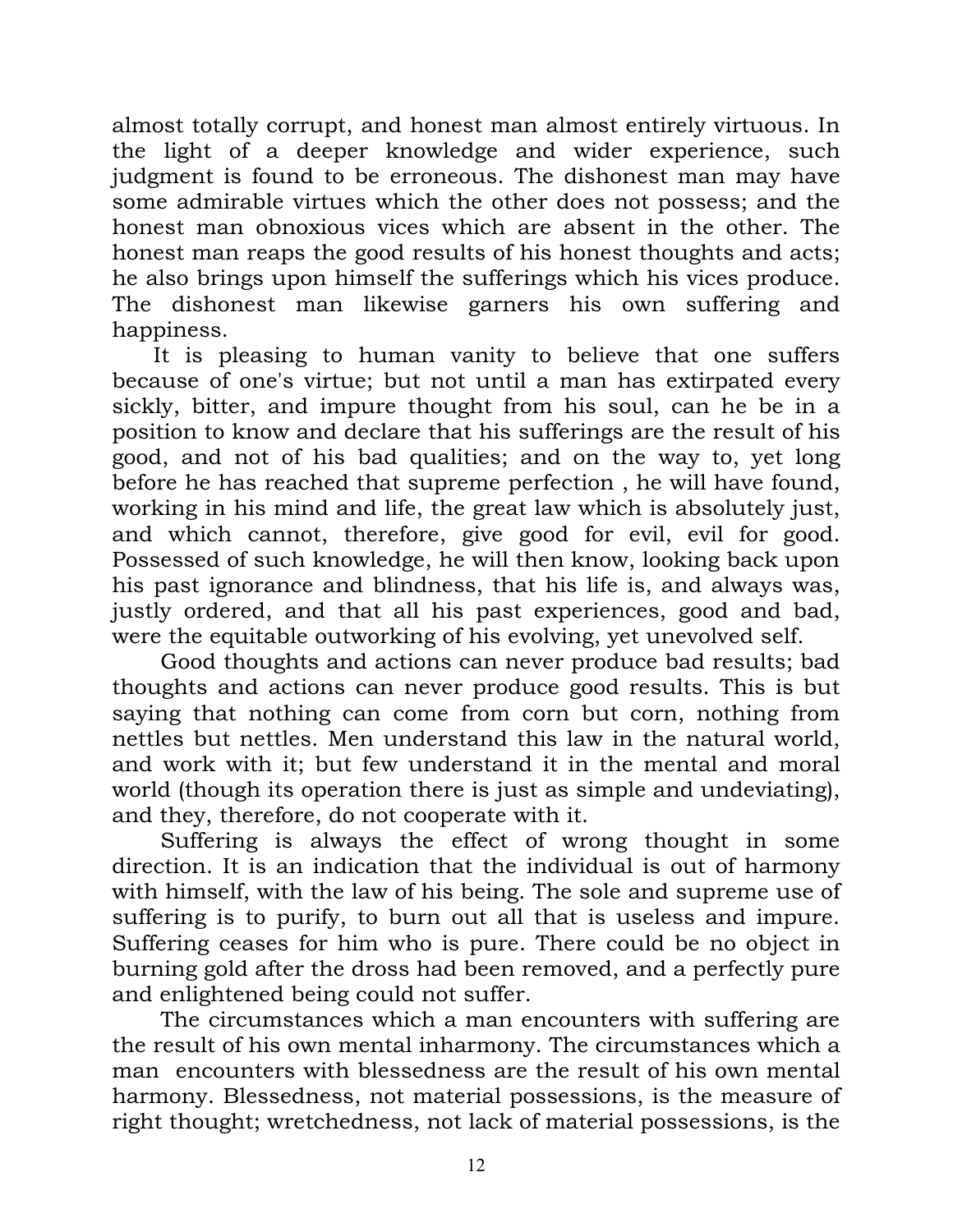measure of wrong thought. A man may be cursed and rich; he may be blessed and poor. Blessedness and riches are only joined together when the riches are rightly and wisely used. And the poor man only descends into wretchedness when he regards his lot as a burden unjustly imposed.

 Indigence and indulgence are the two extremes of wretchedness. They are both equally unnatural and the result of mental disorder. A man is not rightly conditioned until he is a happy, healthy, and prosperous being; and happiness, health, and prosperity are the result of a harmonious adjustment of the inner with the outer of the man with his surroundings.

 A man only begins to be a man when he ceases to whine and revile, and commences to search for the hidden justice which regulates his life. And he adapts his mind to that regulating factor, he ceases to accuse others as the cause of his condition, and builds himself up in strong and noble thoughts; ceases to kick against circumstances, but begins to use them as aids to his more rapid progress, and as a means of discovering the hidden powers and possibilities within himself.

 Law, not confusion, is the dominating principle in the universe; justice, not injustice, is the soul and substance of life. Righteousness, not corruption, is the molding and moving force in the spiritual government of the world. This being so, man has but to right himself to find that the universe is right. And during the process of putting himself right, he will find that as he alters his thoughts towards things and other people, things and other people will alter towards him.

 The proof of this truth is in every person, and it therefore admits of easy investigation by systematic introspection and selfanalysis. Let a man radically alter his thoughts, and he will be astonished at the rapid transformation it will effect in the material conditions of his life. Men imagine that thought can be kept secret, but it cannot. It rapidly crystallizes into habit, and habit solidifies into circumstance. Bestial thoughts crystallize into habits of drunkenness and sensuality, which solidify into circumstances of destitution and disease. Impure thoughts of every kind crystallize into enervating and confusing habits, which solidify into distracting and adverse circumstances. Thoughts of fear, doubt, and indecision crystallize into weak, unmanly, and irresolute habits, which solidify into circumstances of failure, indigence, and slavish dependence.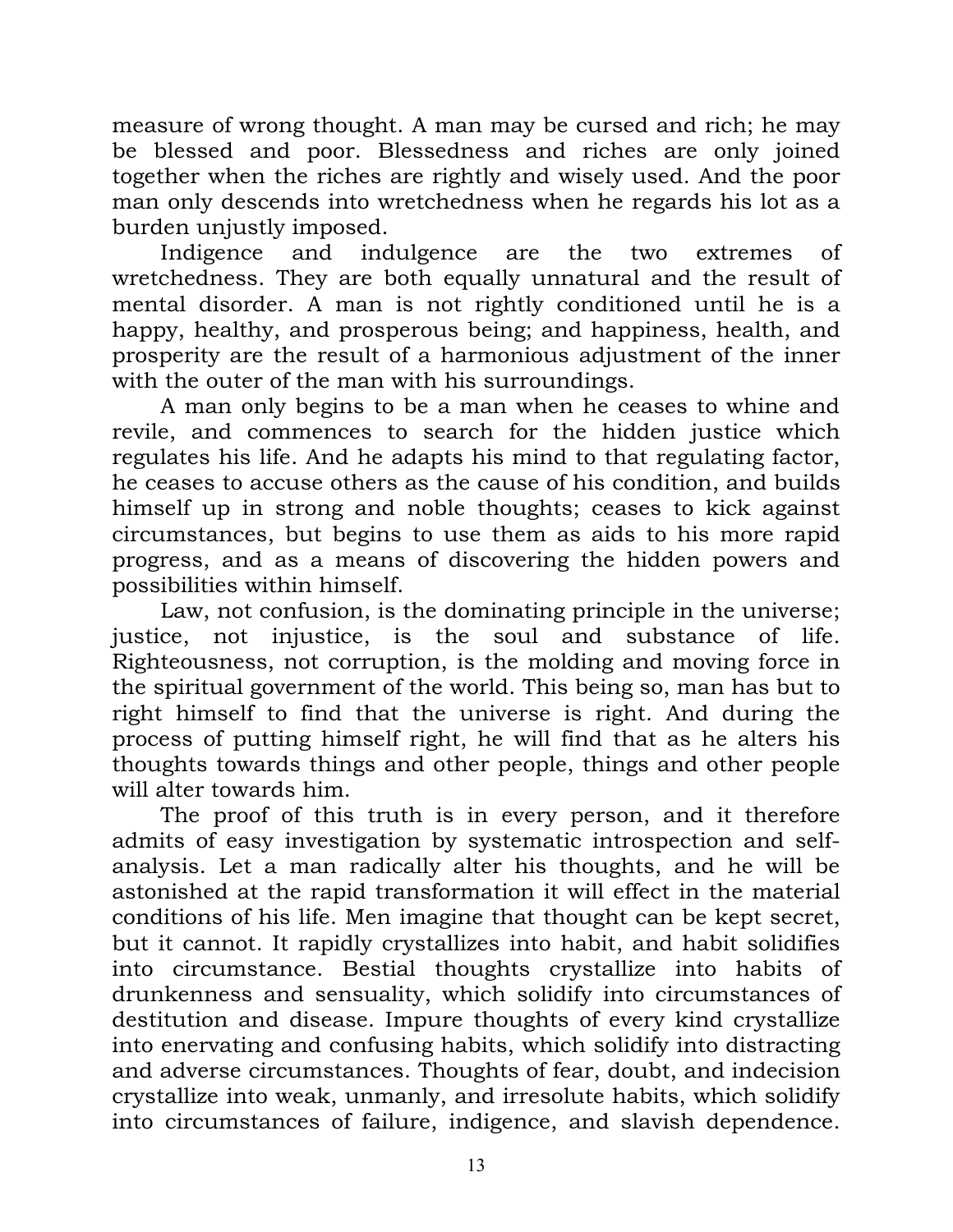Lazy thoughts crystallize into weak, habits of uncleanliness and dishonesty, which solidify into circumstances of foulness and beggary. Hateful and condemnatory thoughts crystallize into habits of accusation and violence, which solidify into circumstances of injury and persecution. Selfish thoughts of all kinds crystallize into habits of self-seeking, which solidify into distressful circumstances.

 On the other hand, beautiful thoughts of all kinds crystallize into habits of grace and kindliness, which solidify into genial and sunny circumstances. Pure thoughts crystallize into habits of temperance and self-control, which solidify into circumstances of repose and peace. Thoughts of courage, self-reliance, and decision crystallize into manly habits, which solidify into circumstances of success, plenty, and freedom. Energetic thoughts crystallize into habits of cleanliness and industry, which solidify into circumstances of pleasantness. Gentle and forgiving thoughts crystallize into habits of gentleness, which solidify into protective and preservative circumstances. Loving and unselfish thoughts which solidify into circumstances of sure and abiding prosperity and true riches.

 A particular train of thought persisted in, be it good or bad, cannot fail to produce its results on the character and circumstances. A man cannot directly choose his circumstances, but he can choose his thoughts, and so indirectly, yet surely, shape his circumstances.

Nature helps every man to gratification of the thoughts which he most encourages, and opportunities are presented which will most speedily bring to the surface both the good and the evil thoughts.

 Let a man cease from his sinful thoughts, and all the world will soften towards him, and be ready to help him. Let him put away his weakly and sickly thoughts, and the opportunities will spring up on every hand to aid his strong resolves. Let him encourage good thoughts, and no hard fate shall bind him down to wretchedness and shame. The world is your kaleidoscope, and the varying combinations of colors which at every succeeding moment it presents to you are the exquisitely adjusted pictures of your evermoving thoughts.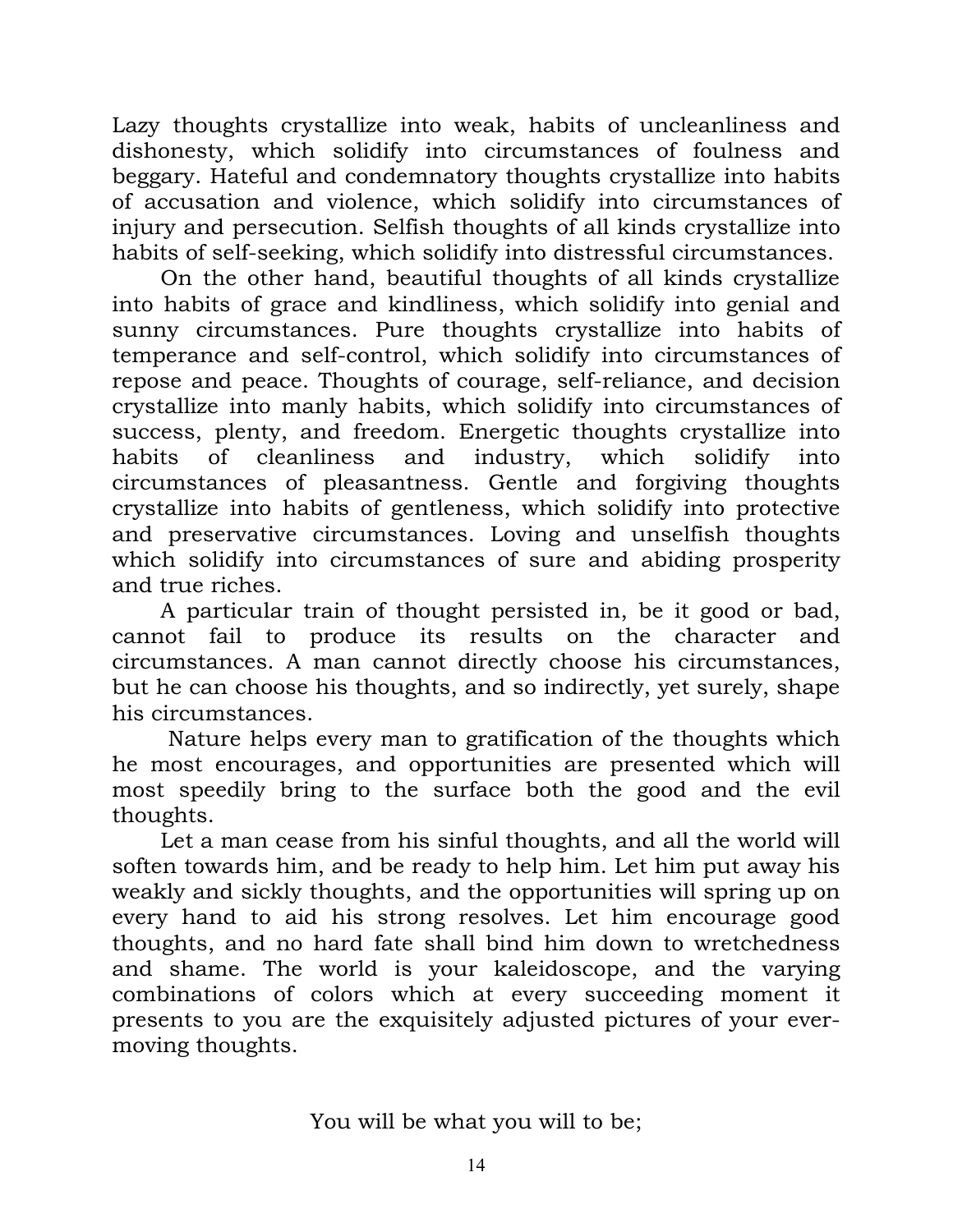Let failure find its false content In that poor word, "environment," But spirit scorns it, and is free.

It masters time, it conquers space; It cows that boastful trickster, Chance, And bids the tyrant Circumstance Uncrown, and fill a servant's place.

The human Will, that force unseen, The offspring of deathless Soul, Can hew a way to any goal, Though walls of granite intervene.

Be not impatient in delay, But wait as one who understands; When spirit rises and commands, The gods are ready to obey.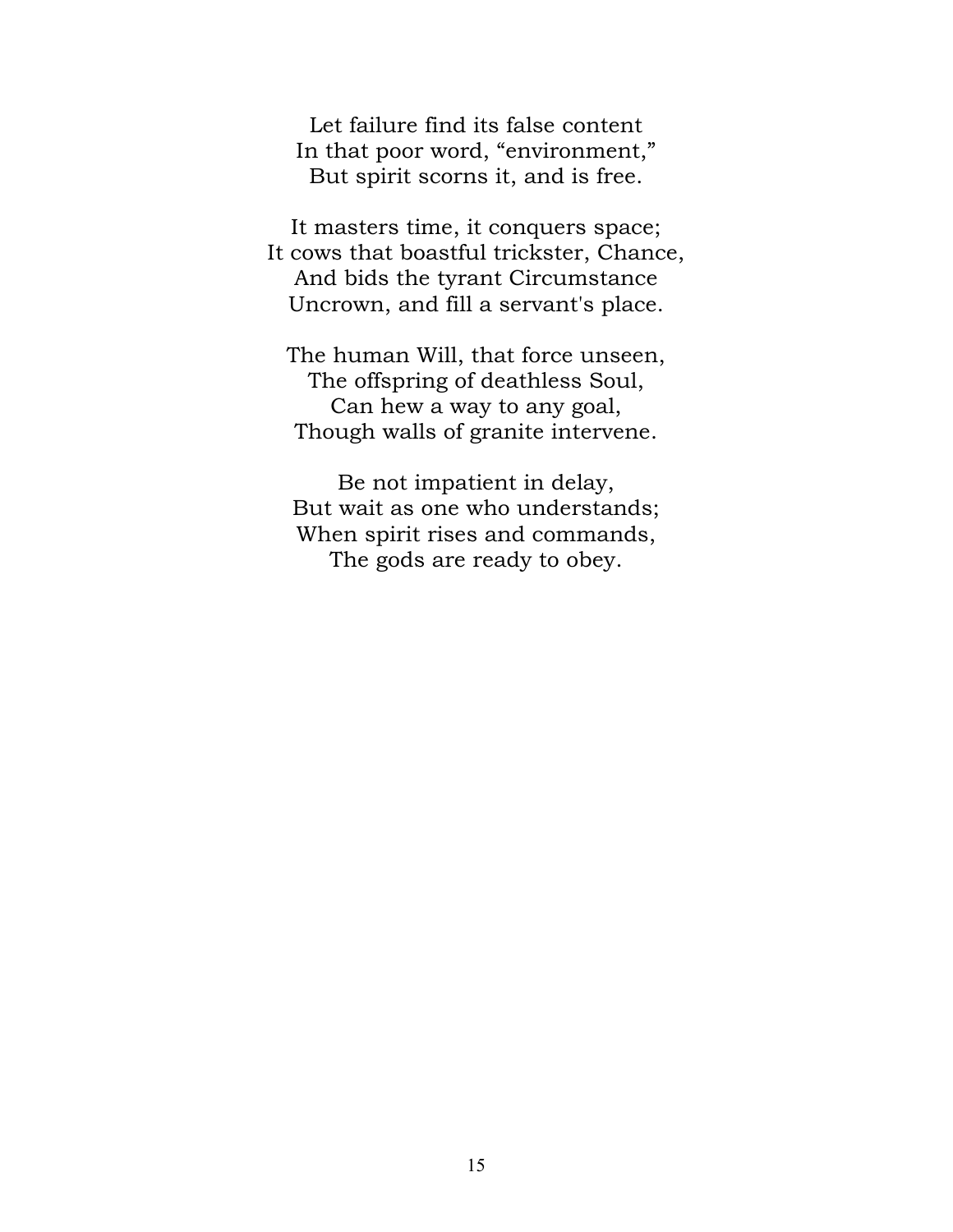#### III

## Effects Of Thoughts On Health And Body

The body is the servant of the mind. It obeys the operations of the mind, whether they be deliberately chosen or automatically expressed. At the bidding of unlawful thoughts the body sinks rapidly into disease and decay; at the command of glad and beautiful thoughts it becomes clothed with youthfulness and beauty.

 Disease and health, like circumstances, are rooted in thought. Sickly thoughts will express themselves through a sickly body. Thoughts of fear have been known to kill a man as speedily as a bullet and they are continually killing thousands of people just as surely though less rapidly. The people who live in fear of disease are the people who get it. Anxiety quickly demoralizes the whole body, and lays it open to the entrance of disease; while impure thoughts, even if not physically indulged, will sooner shatter the nervous system.

 Strong pure, and happy thoughts build up the body in vigor and grace. The body is a delicate and plastic instrument, which responds readily to the thoughts by which it is impressed, and habits of thought will produce their own effects, good or bad, upon it.

 Men will continue to have impure and poisoned blood, so long as they propagate unclean thoughts. Out of a clean heart comes a clean life and a clean body. Out of a defiled mind proceeds a defiled life and a corrupt body. Thought is the fount of action, life and manifestation; make the fountain pure, and all will be pure.

 Change of diet will not help a man who will not change his thoughts. When a man makes his thoughts pure, he no longer desires impure food.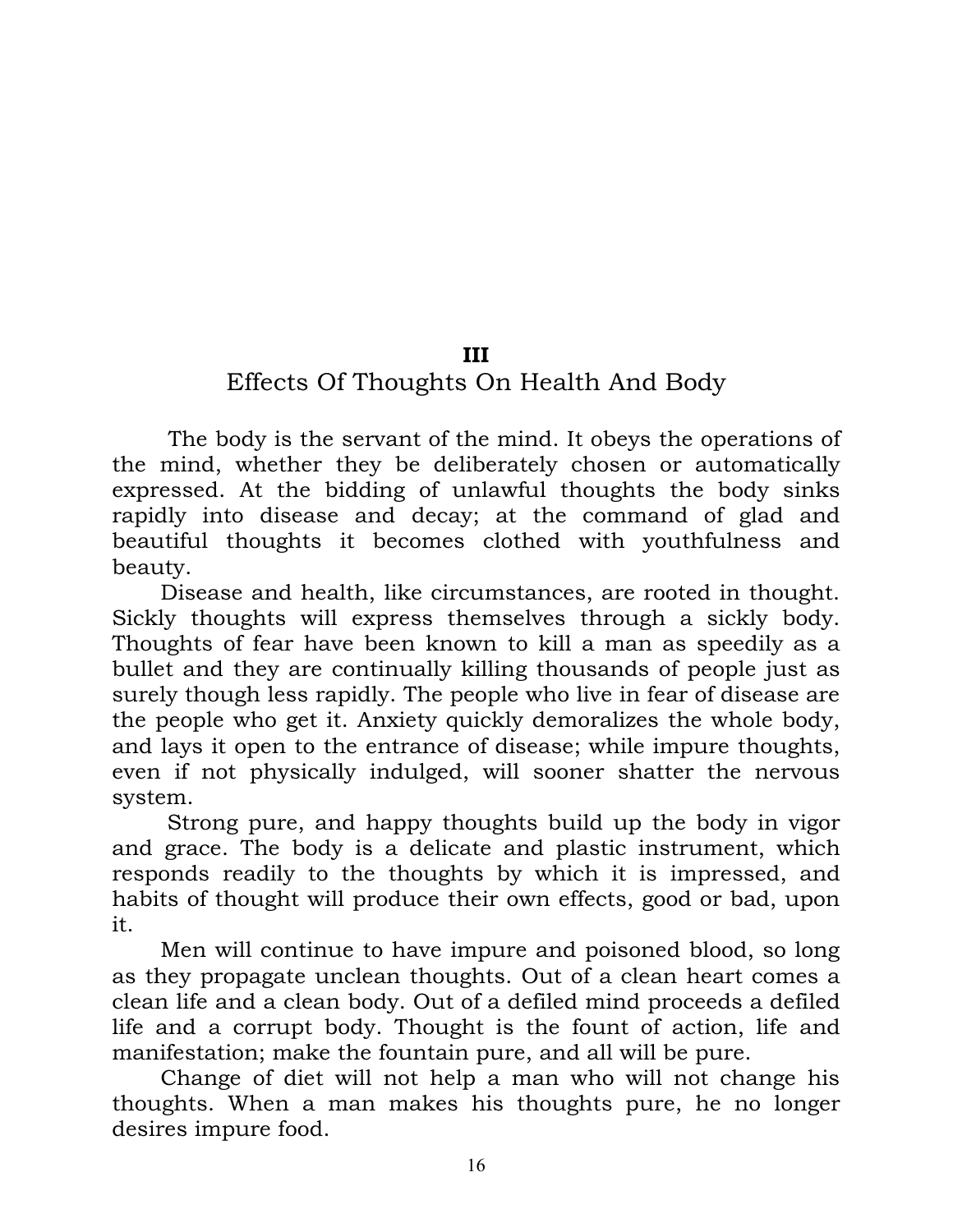Clean thoughts make clean habits. The so-called saint who does not wash his body is not a saint. He who has strengthened and purified his thoughts does not need to consider the malevolent.

 If you would perfect your body, guard your mind. If you would renew your body, beautify your mind. Thoughts of malice, envy, and disappointment, despondency, rob the body of its health and grace. A sour face does not come by chance; it is made by sour thoughts. Wrinkles that mar are drawn by folly, passion, pride.

 I know a woman of ninety-six who has the bright, innocent face of a girl. I know a man well under middle age whose face is drawn into in harmonious contours. The one is the result of a sweet and sunny disposition; the other is the outcome of passion and discontent.

 As you cannot have a sweet and wholesome abode unless you admit the air and sunshine freely into your rooms, so a strong body and a bright, happy, or serene countenance can only result from the free admittance into the mind of thoughts of joy and goodwill and serenity.

 On the faces of the aged there are wrinkles made by sympathy others by strong and pure thought, and others are carved by passion; who cannot distinguish them? With those who have lived righteously, age is calm, peaceful, and softly mellowed, like the setting sun. I have recently seen a philosopher on his death-bed. He was not old except in years. He died as sweetly and peacefully as he had lived.

 There is no physician like cheerful thought for dissipating the ills of the body; there is no comforter to compare with goodwill for dispersing the shadows of grief and sorrow. To live continually in thoughts of ill-will, cynicism, suspicion, and envy, is to be confined in a self-made prison hole. But to think well of all, to be cheerful with all, to patiently learn to find the good in all--such unselfish thoughts are the very portals of heaven; and to dwell day by day in thoughts of peace toward every creature will bring abounding peace to their possessor.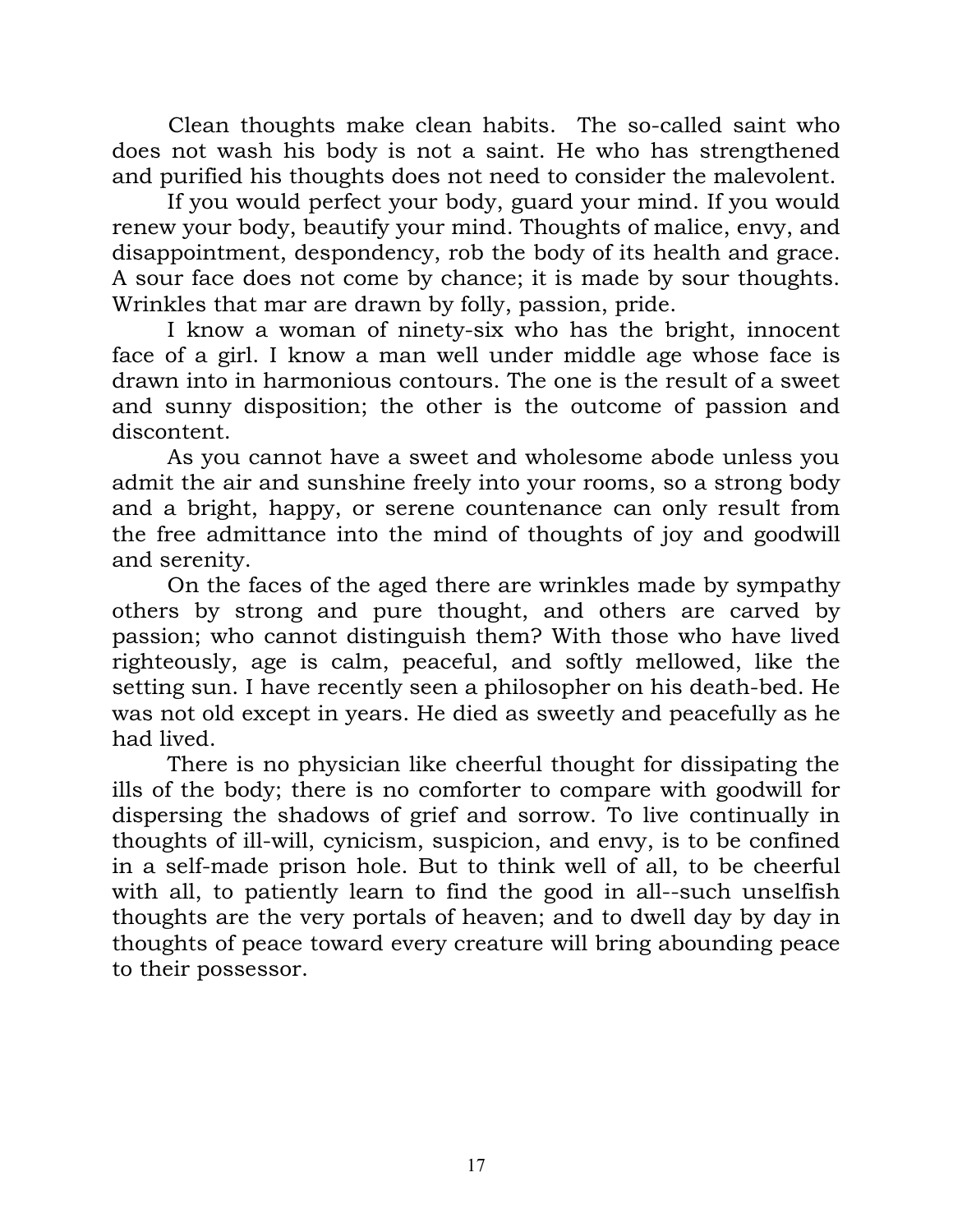## IV

### Thought And Purpose

 Until thought is linked with purpose there is no intelligent accomplishment. With the majority the bark of thought is allowed to "drift" upon the ocean of life. Aimlessness is a vice, and such drifting must not continue for him who would steer clear of catastrophe and destruction.

 They who have no central purpose in their life fall an easy prey to petty worries, fears, troubles, and self-pityings, all of which are indications of weakness, which lead, just as surely as deliberately planned sins (though by a diff route), to failure, unhappyness, and loss, for weakness cannot persist in a power-evolving universe.

 A man should conceive of a legitimate purpose in his heart, and set out to accomplish it. He should make this purpose the centralizing point of his thoughts. It may take the form of a spiritual ideal, or it may be a worldly object, according to his nature at the time being. Whichever it is, he should steadily focus his thoughtforces upon the object he had set before him. He should make this purpose his supreme duty and should devote himself to its attainment, not allowing his thoughts to wander away into ephemeral fancies, longings, and imaginings. This is the royal road to self-control and true concentration of thought. Even if he fails again and again to accomplish his purpose--as he must until weakness is overcome--the strength of character gained will be the measure of his true success, and this will form a new starting point for future power and triumph.

 Those who are not prepared for the apprehension of a great purpose, should fix the thoughts upon the faultless performance of their duty, no matter how insignificant their task may appear. Only in this way can the thoughts be gathered and focused, and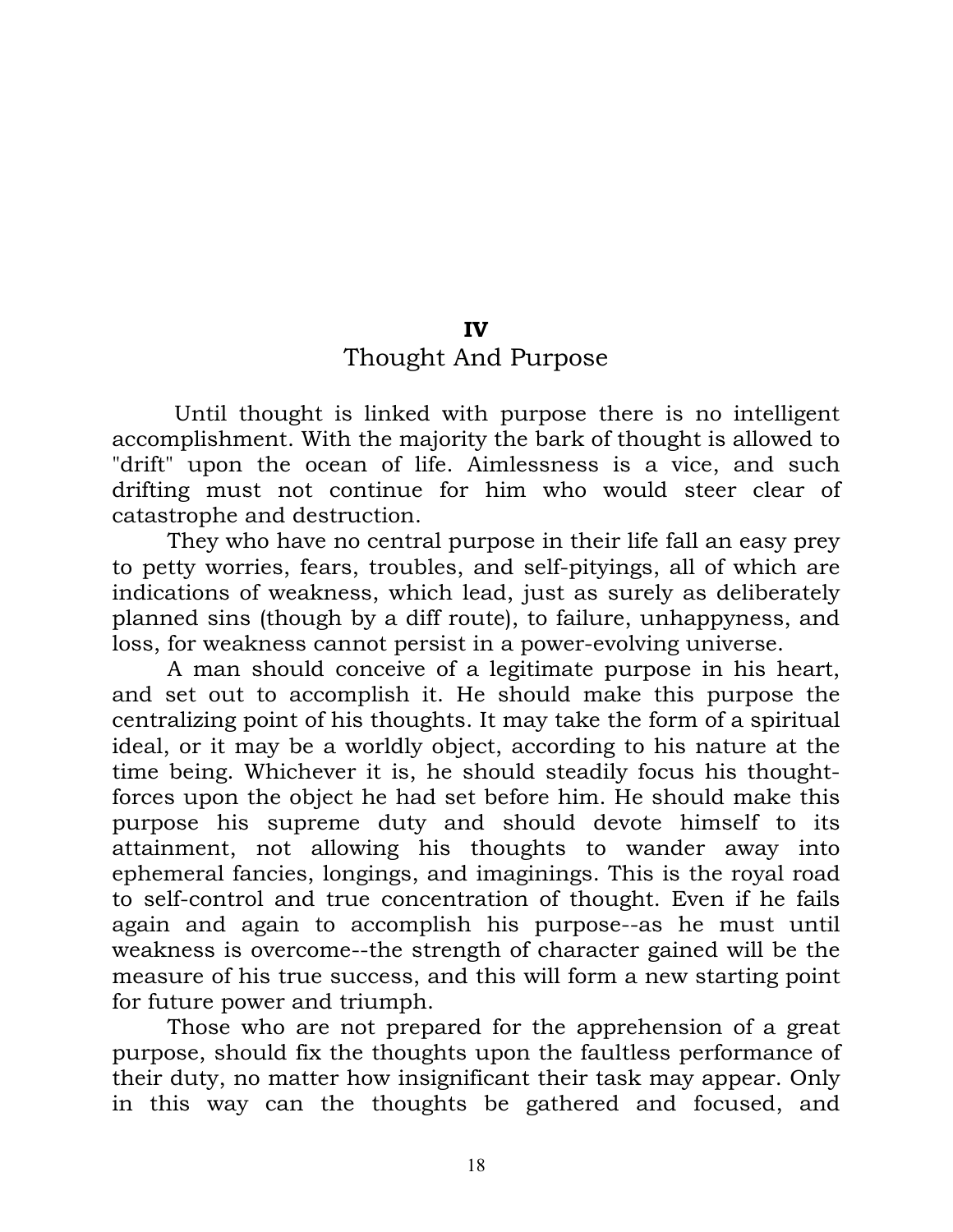resolution and energy be developed. Once this is done, there is nothing which may not be accomplished.

 The weakest soul knowing its own weakness, and believing this truth--that strength can only be developed by effort and practice--will, thus believing, at once begin to exert itself. And, adding effort to effort, patience to patience, and strength to strength, will never cease to develop and will at last grow divinely strong.

 As the physically weak man can make himself strong by careful and patient training, so the man of weak thoughts can make them strong by exercising himself in right thinking.

 To put away aimlessness and weakness and to begin to think with purpose is to enter the ranks of those strong ones who only recognize failure as one of the pathways to attainment. Who make all conditions serve them, and who think strongly, attempt fearlessly, and accomplish masterfully.

 Having conceived of his purpose, a man should mentally mark out a straight pathway to its achievement, looking neither to the right nor left. Doubts and fears should be rigorously excluded. They are disintegrating elements which break up the straight line of effort, rendering it crooked, ineffectual, useless. Thoughts of doubt and fear can never accomplish anything. They always lead to failure. Purpose, energy, power to do, and all strong thoughts cease when doubt and fear creep in.

 The will to do springs from the knowledge that we can do. Doubt and fear are the great enemies of knowledge, and he who encourages them, who does not slay them, thwarts himself at every step.

 He who has conquered doubt and fear has conquered failure. His every thought is allied with power, and all difficulties are bravely met and overcome. His purposes are seasonably planted, and they bloom and bring forth fruit that does not fall prematurely to the ground.

 Thought allied fearlessly to purpose becomes creative force. He who knows this is ready to become something higher and stronger than a bundle of wavering thoughts and fluctuating sensations. He who does this has become the conscious and intelligent wielder of his mental powers.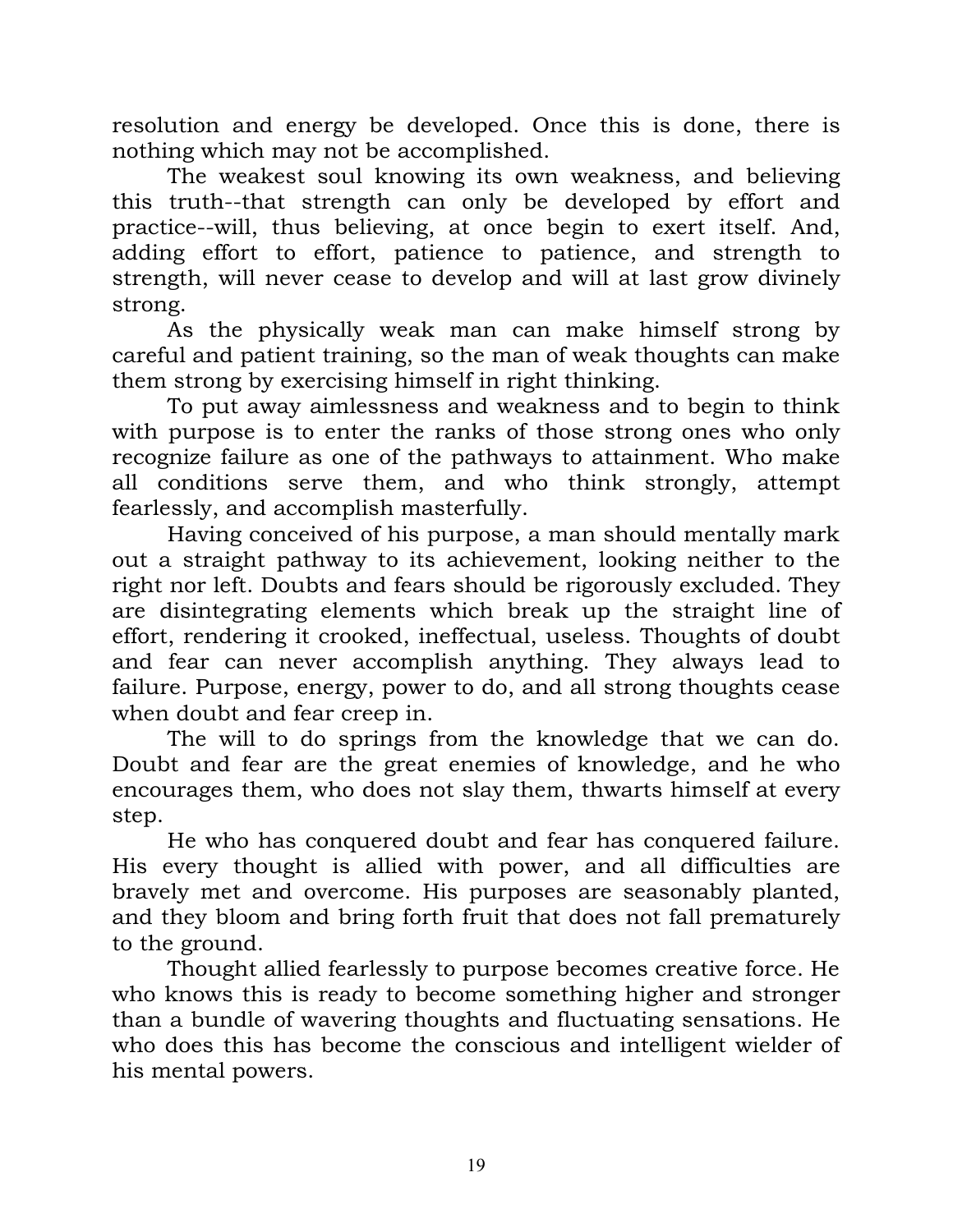#### V

### The Thought-Factor In Achievement

 All that a man achieves and all that he fails to achieve is the direct result of his own thoughts. In a justly ordered universe, where loss of equipoise would mean total destruction, individual responsibility must be absolute. A man's weakness and strength, purity and impurity, are his own and not another man's. They are brought about by himself and not by another; and they can only be altered by himself, never by another. His condition is also his own, and not another man's. His sufferings and his happiness are evolved from within. As he thinks, so is he; as he continues to think, so he remains.

 A strong man cannot help a weaker unless that weaker is willing to be helped. And even then the weak man must become strong of himself. He must, by his own efforts, develop the strength which he admires in another. None but himself can alter his condition.

 It has been usual for men to think and to say, "Many men are slaves because one is an oppressor; let us hate the oppressor!" But there is amongst an increasing few a tendency to reverse this judgment and to say, "One man is an oppressor because many are slaves; let us despise the slaves."

 The truth is that oppressor and slaves are cooperators in ignorance, and, while seeming to afflict each other, are in reality, afflicting themselves. A perfect knowledge perceives the action of law in the weakness of the oppressed and the misapplied power of the oppressor. A perfect love, seeing the suffering which both states entail, condemns neither; a perfect compassion embraces both oppressor and oppressed. He who has conquered weakness and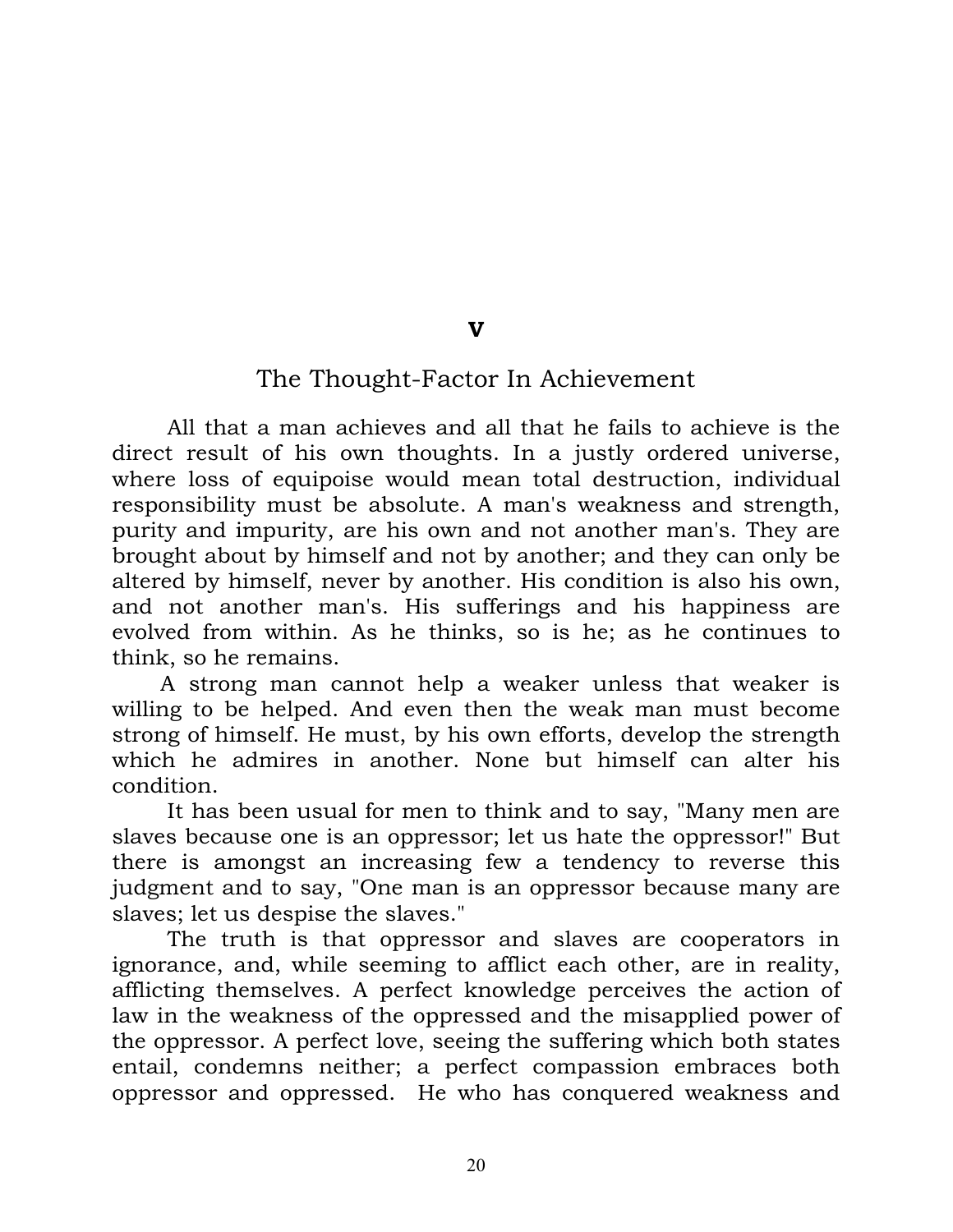has pushed away all selfish thoughts belongs neither to oppressor nor oppressed. He is free.

 A man can only rise, conquer, and achieve by lifting up his thoughts. He can only remain weak, abject, and miserably by refusing to lift up his thoughts.

 Before a man can achieve anything, even in worldly things, he must lift his thoughts above slavish animal indulgence. He may not, in order to succeed, give up all animality and selfishness, necessarily, but a portion of it must, at least, be sacrificed. A man whose first thought is bestial indulgence could neither think clearly nor plan methodically. He could not find and develop his latent resources and would fail in any undertaking. Not having begun to manfully control his thoughts, he is not in a position to control affairs and to adopt serious responsibilities. He is not fit to act independently and stand alone. But he is limited only by the thoughts that he chooses.

 There can be no progress nor achievement without sacrifice, and a man's worldly success will be by the measure that he sacrifices his confused animal thoughts, and fixes his mind on the development of his plans, and the strengthening of his resolution and self-reliance. The higher he lifts his thoughts, the greater will be his success, the more blessed and enduring will be his achievements.

 The universe does not favor the greedy, the dishonest, the vicious, although on the mere surface it sometimes may appear to do so. It helps the honest, the magnanimous, the virtuous. All the great teachers of the ages have declared this in varying ways, and to prove it and to know it a man has but to persist in making himself increasingly virtuous by lifting his thoughts.

 Intellectual achievements are the result of thought consecrated to the search for knowledge or for the beautiful and true in nature. Such achievements may sometimes be connected with vanity and ambition, but they are not the outcome of those characteristics. They are the natural outgrowth of long and arduous effort, and of pure and unselfish thoughts.

 Spiritual achievements are the consummation of holy aspirations. He who lives constantly in the conception of noble and lofty thoughts, who dwells upon all that is pure and selfless, will, as surely as the sun reaches its zenith and the moon its full, become wise and noble in character and rise into a position of influence and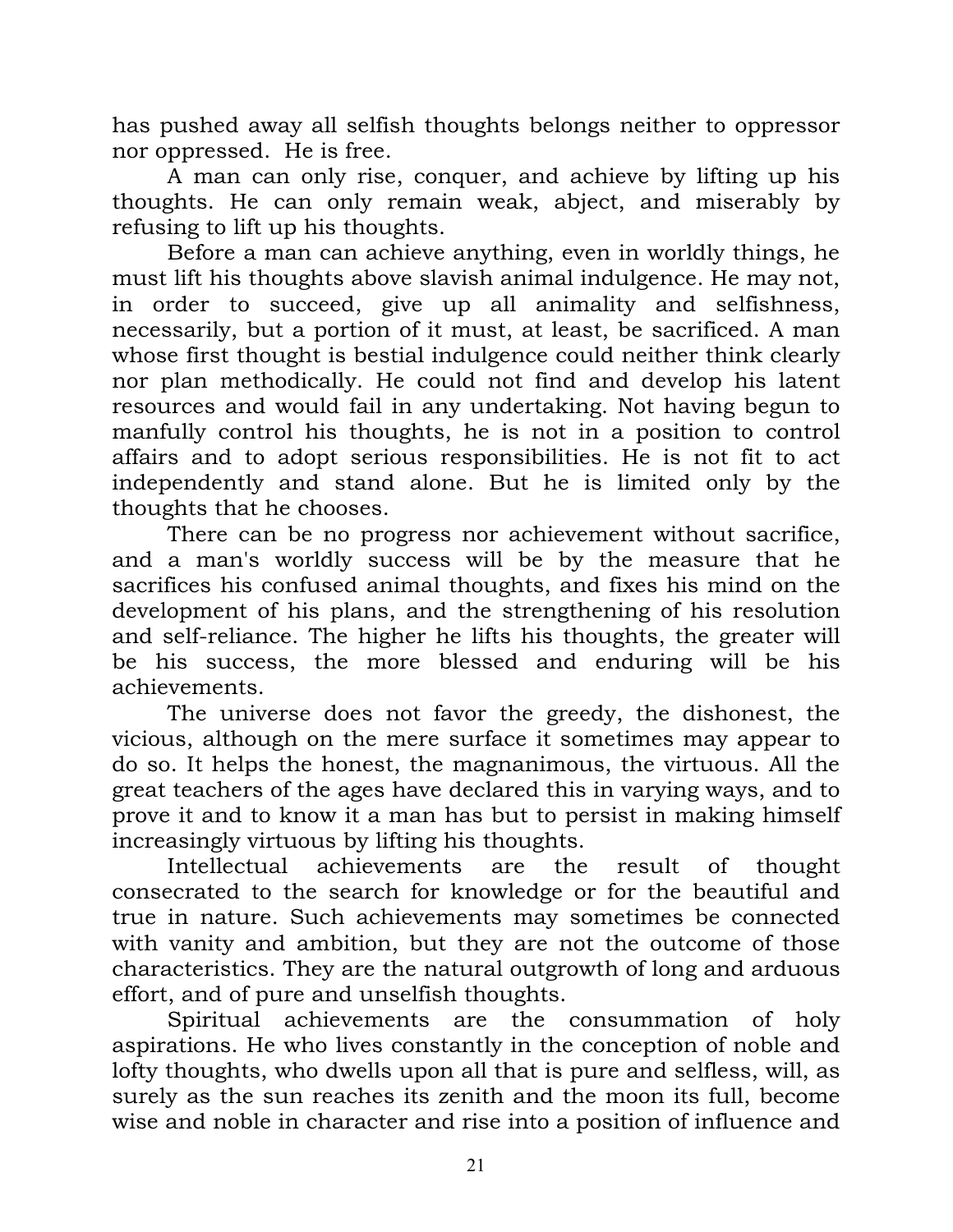blessedness. Achievement of any kind is the crown of effort, the diadem of thought. By the aid of self-control, resolution, purity, righteousness, and well-directed thought a man ascends. By the aid of animality, indolence, impurity, corruption, and confusion of thought a man descends.

 A man may rise to high success in the world, even to lofty attitudes in the spiritual realm, and again descend into weakness and wretchedness by allowing arrogant, selfish, and corrupt thoughts to take possession of him.

 Victories attained by right thought can be maintained only by watchfulness. Many give way when success is assured, and rapidly fall back into failure.

 All achievements, whether in the business, intellectual, or spiritual world, are the result of definitely directed thought. They are governed by the same law, and are of the same method. The only difference lies in the object of attainment.

 He who would accomplish little need sacrifice little; he who would achieve much must sacrifice much. He who would attain highly must sacrifice greatly.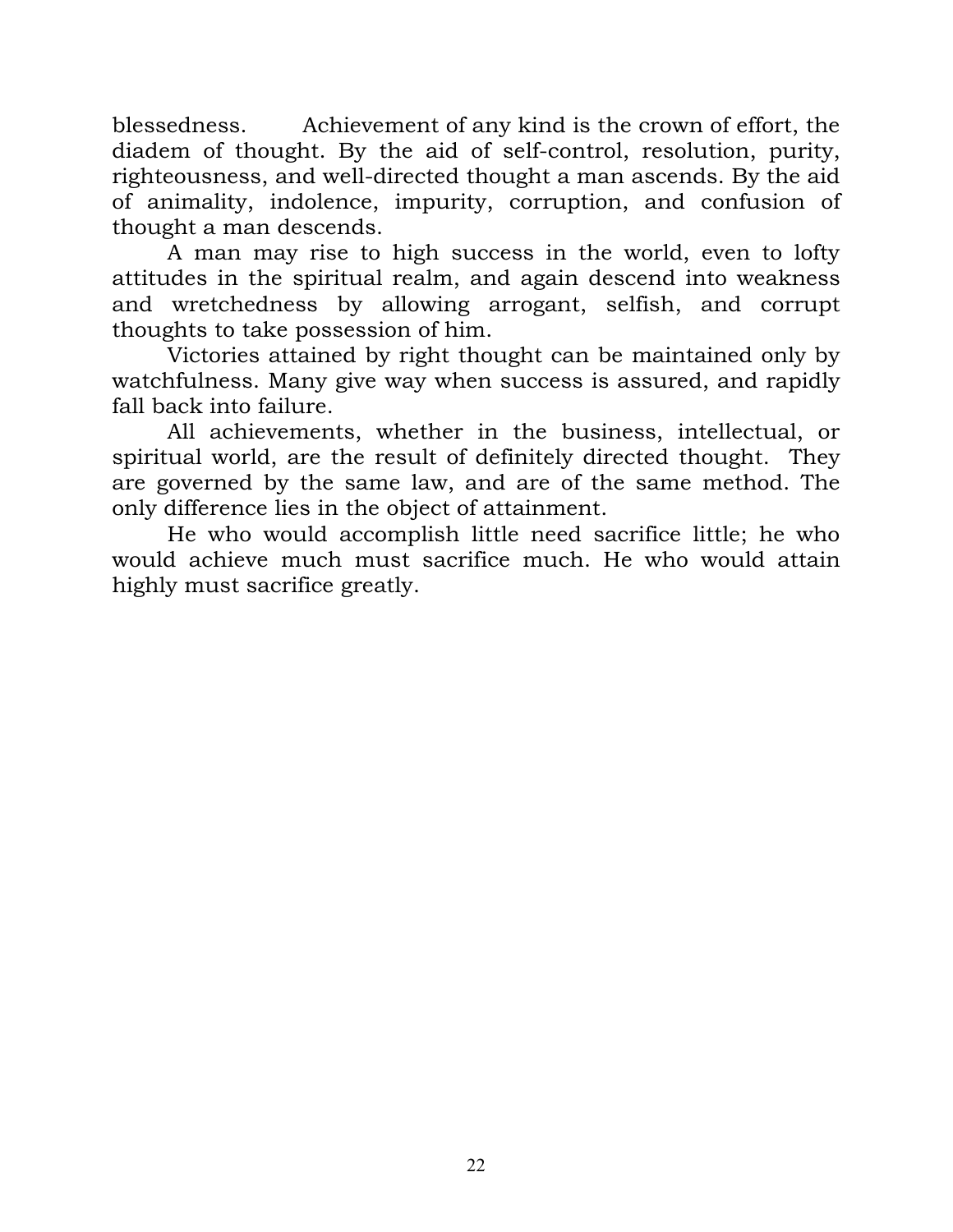# VI

### Visions And Ideals

 The dreamers are the saviors of the world. As the visible world is sustained by the invisible, so men, through all their trials and sins and sordid vocations, are nourished by the beautiful visions of their solitary dreamers. Humanity cannot forget its dreamers; it cannot let their ideals fade and die; it lives in them; it knows them as the realities which it shall one day see and know.

 Composer, sculptor, painter, poet, prophet, sage--these are the makers of the after-world, the architects of heaven. The world is beautiful because they have lived. Without them, laboring humanity would perish.

 He who cherishes a beautiful vision, a lofty ideal in his heart, will one day realize it. Columbus cherished a vision of another world and he discovered it. Copernicus fostered the vision of a multiplicity of worlds and a wider universe, and he revealed it. Buddha beheld the vision of a spiritual world of stainless beauty and perfect peace, and he entered into it.

 Cherish your visions; cherish your ideals. Cherish the music that stirs in your heart, the beauty that forms in your mind, the loveliness that drapes your purest thoughts. For out of them will grow all delightful conditions, all heavenly environment; of these, if you but remain true to them, your world will at last be built.

 To desire is to obtain; to aspire is to achieve. Shall man's basest desires receive the fullest measure of gratification, and his purest aspirations starve for lack of sustenance? Such is not the Law. Such a condition can never obtain, "Ask and receive."

 Dream lofty dreams, and as you dream, so shall you become. Your vision is the promise of what you shall one day be; your ideal is the prophecy of what you shall at last unveil.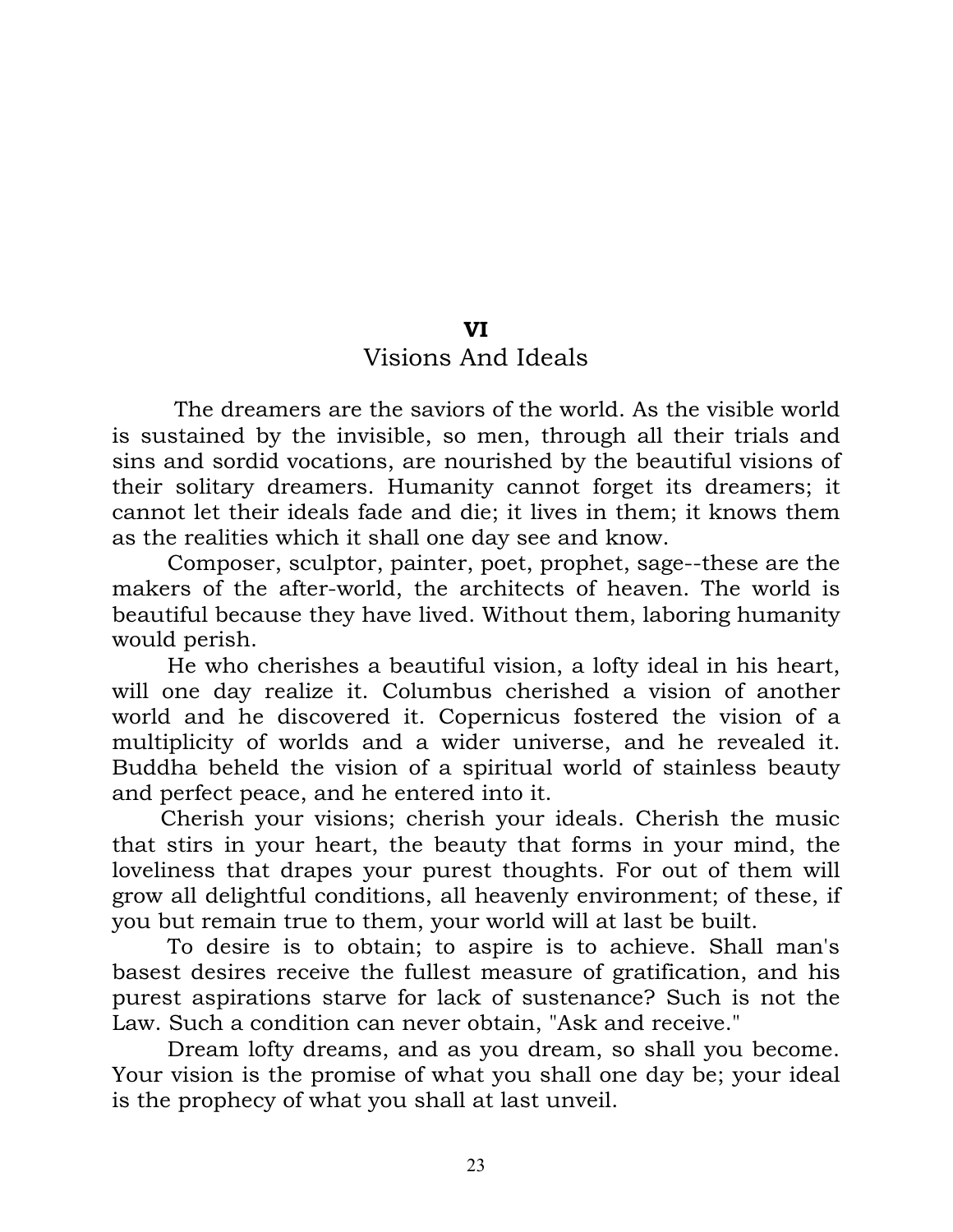The greatest achievement was at first and for a time a dream. The oak sleeps in the acorn; the bird waits in the egg. And in the highest vision of a soul a waking angle stirs. Dreams are the seedlings of realities.

 Your circumstances may be uncongenial, but they shall not remain so if you only perceive an ideal and strive to reach it. You cannot travel within and stand still without. Here is a youth hard pressed by poverty and labor. Confined long hours in an unhealthy workshop; unschooled and lacking all the arts of refinement. But he dreams of better things. He thinks of intelligence, or refinement, of grace and beauty. He conceives of, mentally builds up, an ideal condition of life. The wider liberty and a larger scope takes possession of him; unrest urges him to action, and he uses all his spare times and means to the development of his latent powers and resources. Very soon so altered has his mind become that the workshop can no longer hold him. It has become so out of harmony with his mind-set that it falls out of his life as a garment is cast aside. And with the growth of opportunities that fit the scope of his expanding powers, he passes out of it altogether. Years later we see this youth as a grown man. We find him a master of certain forces of the mind that he wields with worldwide influence and almost unequaled power. In his hands he holds the cords of gigantic responsibilities; he speaks and lives are changed; men and women hang upon his words and remold their characters. Sun-like, he becomes the fixed and luminous center around which innumerable destinies revolve.

He has realized the vision of his youth. He has become one with his ideal.

 And you, too, will realize the vision (not just the idle wish) of your heart, be it base or beautiful, or a mixture of both; for you will always gravitate toward that which you secretly love most. Into your hands will be placed the exact results of your own thoughts. You will receive that which you earn; no more, no less. Whatever your present environment may be, you will fall, remain, or rise with your thoughts--your vision, your ideal. You will become as small as your controlling desire, as great as your dominant aspiration.

 The thoughtless, the ignorant, and the indolent, seeing only the apparent effects of things and not the things themselves, talk of luck, of fortune, and chance. Seeing a man grow rich, they say, "How lucky he is!" Observing another become skilled intellectually,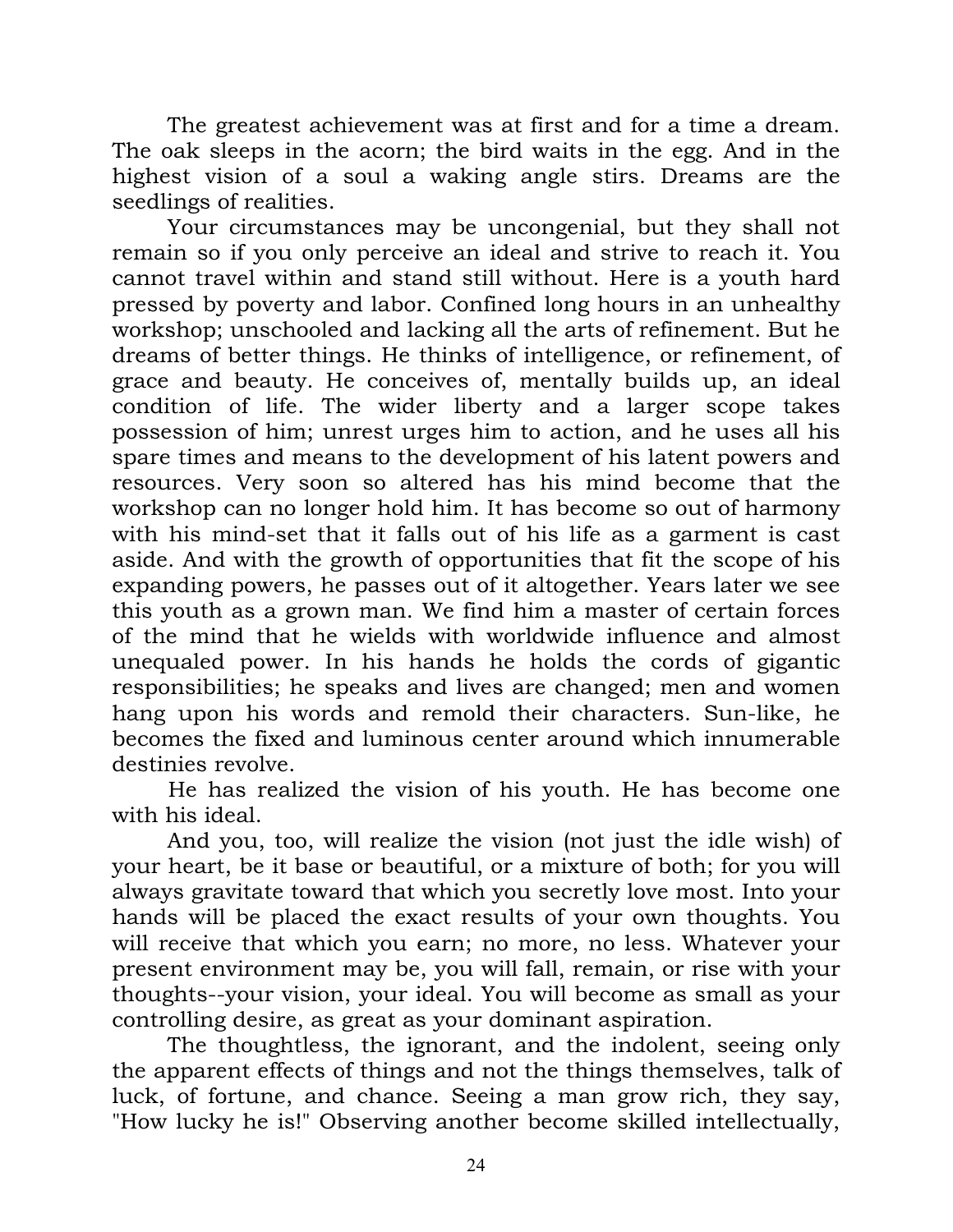they exclaim, "How highly favored he is!" And noting the saintly character and wide influence of another, they remark, "How chance helps him at every turn!" They do not see the trials and failures and struggles which these men have encountered in order to gain their experience. They have no knowledge of the sacrifices they have made, of the undaunted efforts they have put forth, of the faith they have exercised so that they might overcome the apparently insurmountable and realize the vision of their heart. They do not know the darkness and the heartaches; they only see the light and joy, and call it "luck." Do not see the long, arduous journey, but only behold the pleasant goal and call it "good fortune." Do not understand the process, but only perceive the result, and call it "chance."

 In all human affairs there are efforts, and there are results. The strength of the effort is the measure of the result. Change is not. Gifts, powers, material, intellectual, and spiritual possessions are the fruits of effort. They are thoughts completed, objectives accomplished, visions realized.

 The vision that you glorify in your mind, the ideal that you enthrone in your heart -- this you will build your life by; this you will become.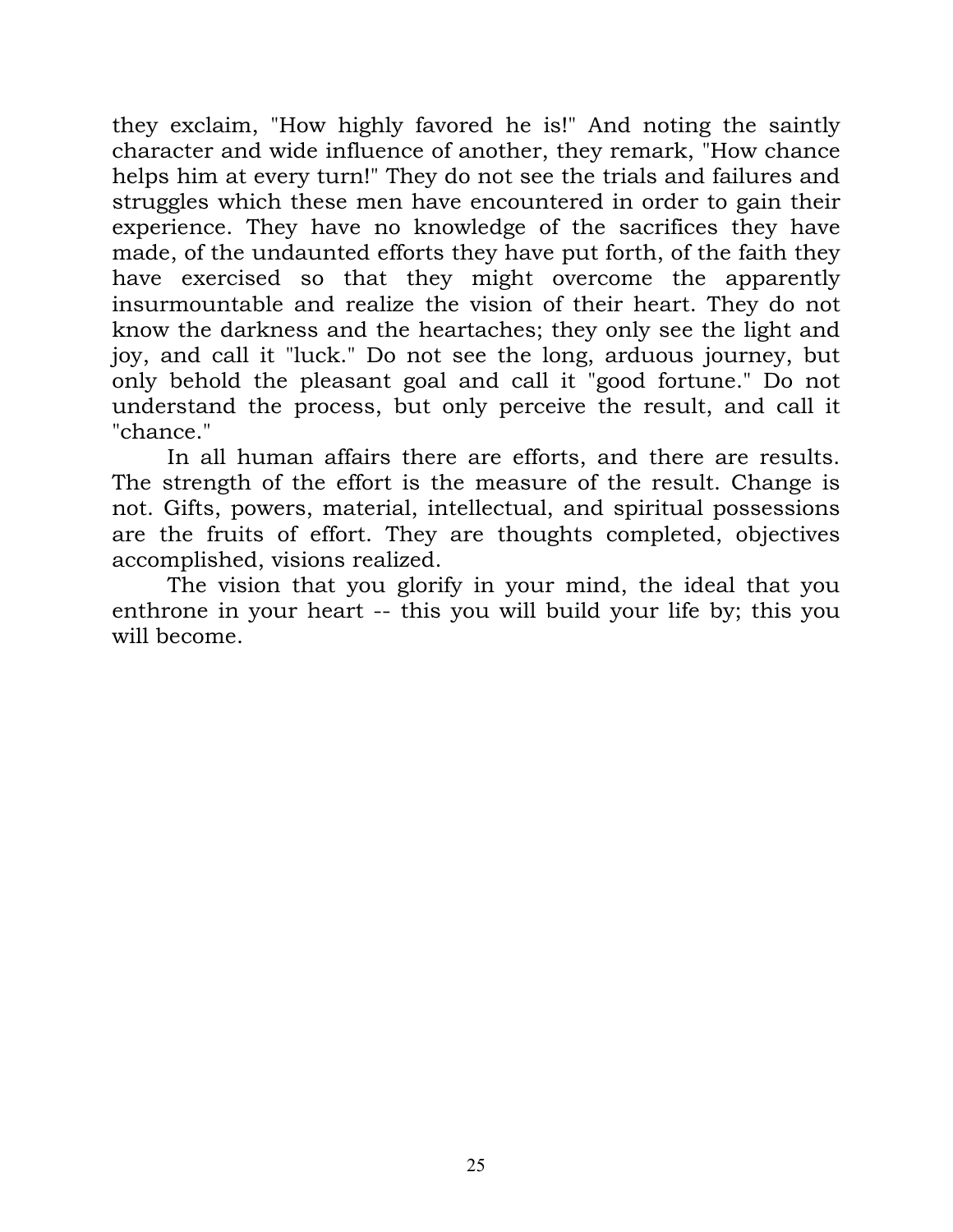## VII

## Serenity

Calmness of mind is one of the beautiful jewels of wisdom. It is the result of long and patient effort in self-control. Its presence is an indication of ripened experience, and of a more than ordinary knowledge of the laws and operations of thought.

 A man becomes calm in the measure that he understands himself as a thought-evolved being. For such knowledge necessitates the understanding of others as the result of thought, and as he develops a right understanding, and sees ever more clearly the internal relations of things by the action of cause and effect, he ceases to fuss, fume, worry, and grieve. He remains poised, steadfast, serene.

 The calm man, having learned how to govern himself, knows how to adapt himself to others. And they, in turn reverence his spiritual strength. They feel that they can learn from him and rely upon him. The more tranquil a man becomes, the greater is his success, his influence, his power for good. Even the ordinary trader will find his business prosperity increase as he develops a greater self-control and equanimity, for people will always prefer to deal with a man whose demeanor is equitable.

 The strong, calm man is always loved and revered. He is like a shade-giving tree in a thirsty land, or a sheltering rock in a storm. Who does not love a tranquil heart, a sweet-tempered, balanced life? It does not matter whether it rains or shines, or what changes come to those who possess these blessings, for they are always serene and calm. That exquisite poise of character that we call serenity is the last lesson of culture. It is the flowering of life, the fruitage of the soul. It is precious as wisdom--more desirable than fine gold. How insignificant mere money-seeking looks in comparison with a serene life. A life that dwells in the ocean of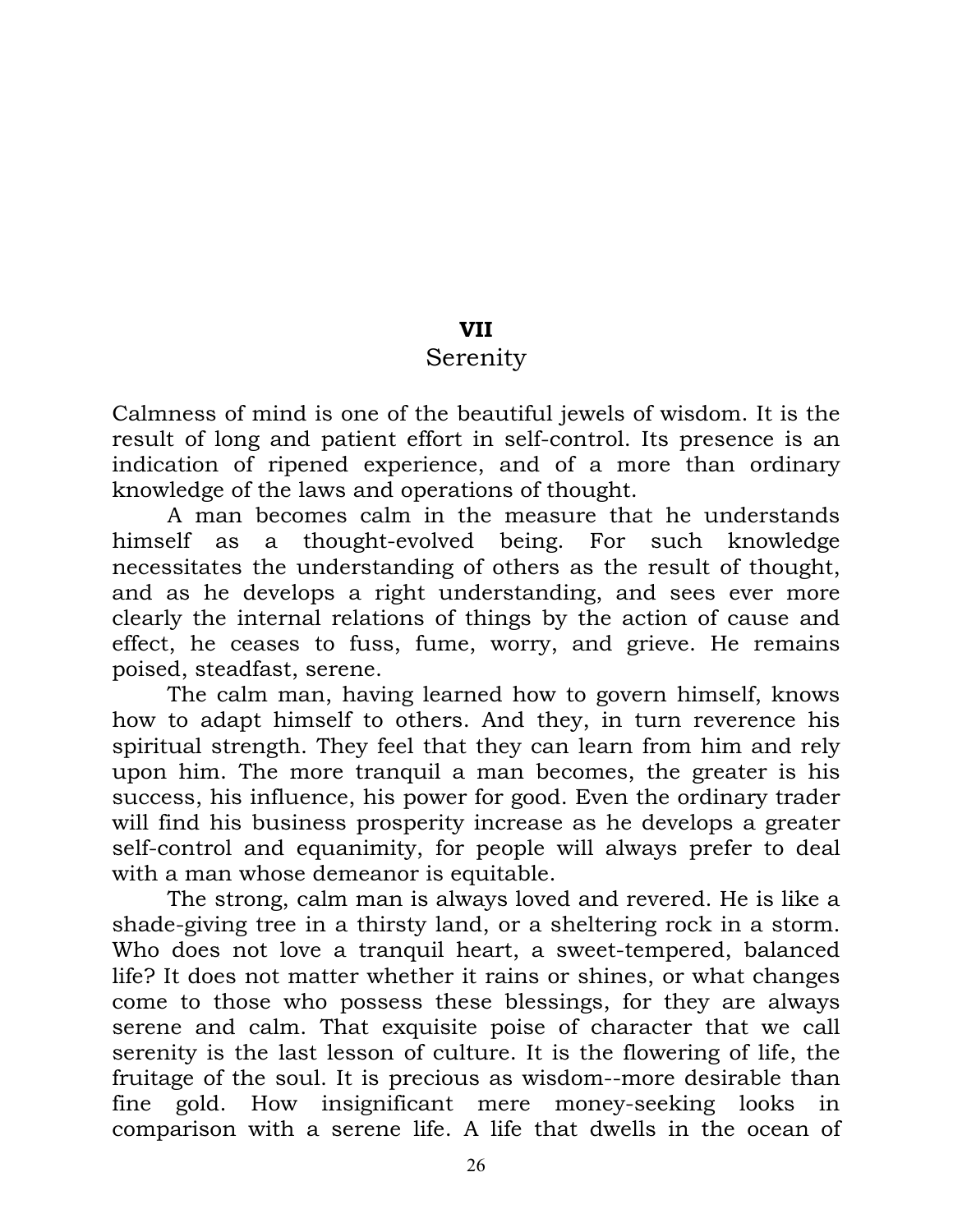truth, beneath the waves, beyond the reach of the tempests, in the Eternal Calm!

 How many people we know who sour their lives, who ruin all that is sweet and beautiful by explosive tempers, who destroy their poise of character and make bad blood! It is a question whether the great majority of people do not ruin their lives and mar their happiness by lack of self-control. How few people we meet in life who are well balanced, who have that exquisite poise which is characteristic of the finished character!

 Yes, humanity surges with uncontrolled passion, is tumultuous with ungoverned grief, is blown about by anxiety and doubt. Only the wise man, only he whose thoughts are controlled and purified, makes the winds and the storms of the soul obey him.

 Tempest-tossed souls, wherever you may be, under whatever conditions you may live, know this: In the ocean of life the isles of blessedness are smiling and the sunny shore of your ideal awaits your coming. Keep your hands firmly upon the helm of thought. In the core of your soul reclines the commanding Master; He does but sleep; wake Him. Self-control is strength. Right thought is mastery. Calmness is power. Say unto your heart, "Peace. Be still!"

Develop a deeper understanding of the principles of As A Man Thinketh. Begin your week with the wisdom of James Allen. [Subscribe today](mailto:emeditation-request@asamanthinketh.net?subject=subscribe) to our weekly eMeditation. It's Free.

You cannot change your thoughts without changing your life in the process -- either for good or for bad. Immerse yourself in the right thoughts and you will become the person you long to be, just as surely as the planting of an acorn yields an oak tree and not a pine tree.

Plant your acorn now -- [subscribe today](mailto:emeditation-request@asamanthinketh.net?subject=subscribe) -- it's Free!